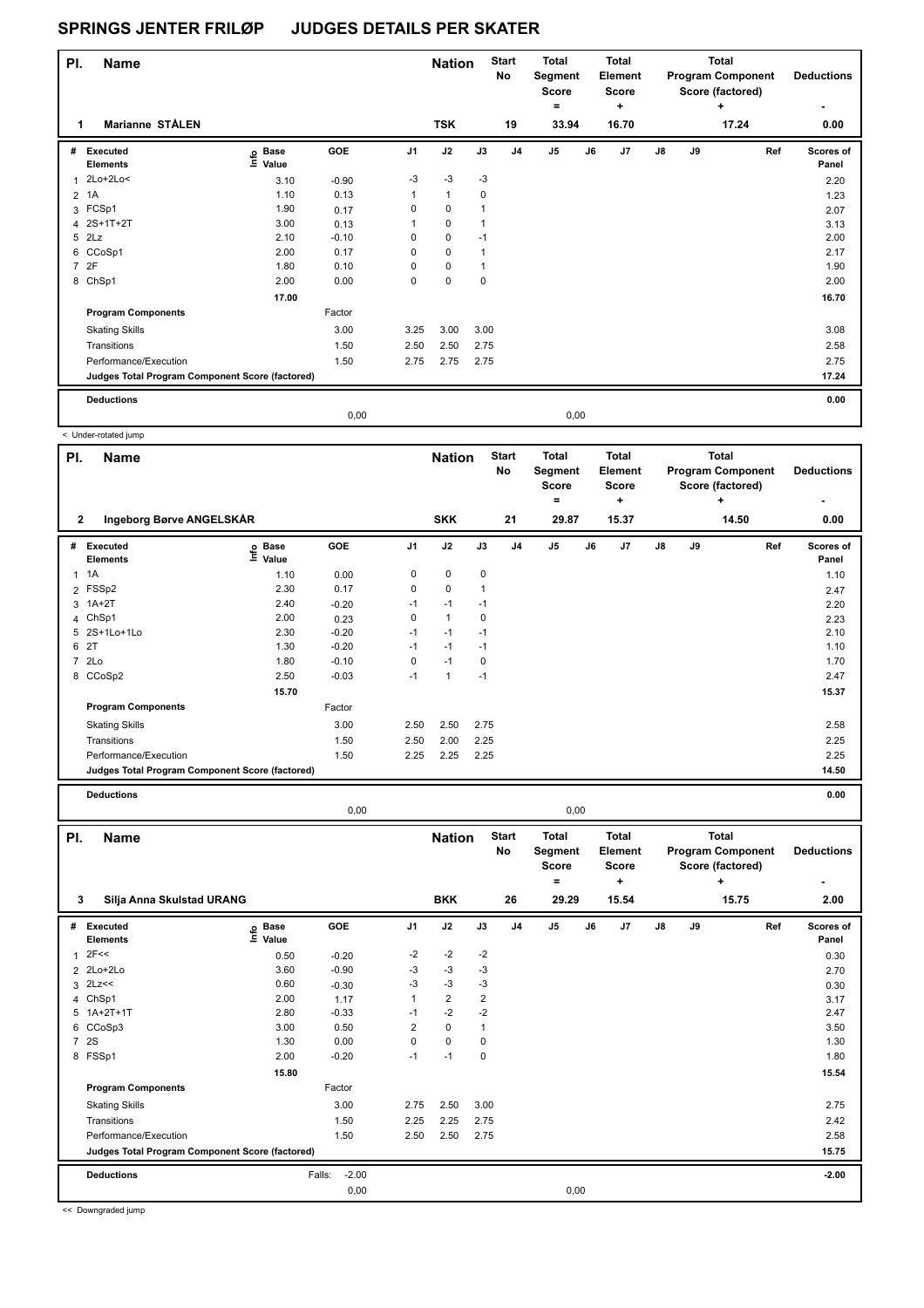| PI.            | <b>Name</b>                                     |                            |         |                | <b>Nation</b>  |                | <b>Start</b><br>No | <b>Total</b><br>Segment<br><b>Score</b><br>۰ |    | <b>Total</b><br>Element<br><b>Score</b><br>٠ |               |    | <b>Total</b><br><b>Program Component</b><br>Score (factored)<br>٠ | <b>Deductions</b>  |
|----------------|-------------------------------------------------|----------------------------|---------|----------------|----------------|----------------|--------------------|----------------------------------------------|----|----------------------------------------------|---------------|----|-------------------------------------------------------------------|--------------------|
| 4              | <b>Vanessa GJERDE</b>                           |                            |         |                | LIL            |                | 8                  | 28.85                                        |    | 13.47                                        |               |    | 15.38                                                             | 0.00               |
|                | # Executed<br><b>Elements</b>                   | e Base<br>E Value<br>Value | GOE     | J <sub>1</sub> | J2             | J3             | J <sub>4</sub>     | J <sub>5</sub>                               | J6 | J <sub>7</sub>                               | $\mathsf{J}8$ | J9 | Ref                                                               | Scores of<br>Panel |
| 1              | 1A+1Lo+2S                                       | 2.90                       | $-0.20$ | $-1$           | $-1$           | $-1$           |                    |                                              |    |                                              |               |    |                                                                   | 2.70               |
| $\overline{2}$ | 2Lo<                                            | 1.30                       | $-0.40$ | $-2$           | $-1$           | $-1$           |                    |                                              |    |                                              |               |    |                                                                   | 0.90               |
|                | 3 CCoSp1                                        | 2.00                       | 0.07    | $\mathbf{1}$   | 0              | $-1$           |                    |                                              |    |                                              |               |    |                                                                   | 2.07               |
|                | 4 1Lz                                           | 0.60                       | 0.00    | 0              | $\mathbf 0$    | 0              |                    |                                              |    |                                              |               |    |                                                                   | 0.60               |
|                | 5 ChSp1                                         | 2.00                       | 0.93    |                | $\overline{1}$ | $\overline{2}$ |                    |                                              |    |                                              |               |    |                                                                   | 2.93               |
|                | $62S+1T$                                        | 1.70                       | 0.00    | $\Omega$       | $\mathbf 0$    | 0              |                    |                                              |    |                                              |               |    |                                                                   | 1.70               |
|                | 7 1A                                            | 1.10                       | 0.00    | $\Omega$       | $\mathbf 0$    | 0              |                    |                                              |    |                                              |               |    |                                                                   | 1.10               |
|                | 8 LSp1                                          | 1.50                       | $-0.03$ | $\mathbf{1}$   | $-1$           | $-1$           |                    |                                              |    |                                              |               |    |                                                                   | 1.47               |
|                |                                                 | 13.10                      |         |                |                |                |                    |                                              |    |                                              |               |    |                                                                   | 13.47              |
|                | <b>Program Components</b>                       |                            | Factor  |                |                |                |                    |                                              |    |                                              |               |    |                                                                   |                    |
|                | <b>Skating Skills</b>                           |                            | 3.00    | 2.00           | 2.75           | 2.75           |                    |                                              |    |                                              |               |    |                                                                   | 2.50               |
|                | Transitions                                     |                            | 1.50    | 2.00           | 2.50           | 2.50           |                    |                                              |    |                                              |               |    |                                                                   | 2.33               |
|                | Performance/Execution                           |                            | 1.50    | 2.75           | 3.25           | 2.75           |                    |                                              |    |                                              |               |    |                                                                   | 2.92               |
|                | Judges Total Program Component Score (factored) |                            |         |                |                |                |                    |                                              |    |                                              |               |    |                                                                   | 15.38              |
|                | <b>Deductions</b>                               |                            |         |                |                |                |                    |                                              |    |                                              |               |    |                                                                   | 0.00               |
|                |                                                 |                            | 0,00    |                |                |                |                    | 0,00                                         |    |                                              |               |    |                                                                   |                    |

< Under-rotated jump

| PI.            | <b>Name</b>                                     |                                  |            |                | <b>Nation</b>  |      | <b>Start</b><br>No | <b>Total</b><br>Segment<br><b>Score</b><br>$=$ |      | <b>Total</b><br>Element<br><b>Score</b><br>٠ |               |    | <b>Total</b><br><b>Program Component</b><br>Score (factored)<br>$\ddot{}$ | <b>Deductions</b>  |
|----------------|-------------------------------------------------|----------------------------------|------------|----------------|----------------|------|--------------------|------------------------------------------------|------|----------------------------------------------|---------------|----|---------------------------------------------------------------------------|--------------------|
| 5              | <b>Kristine STAVA</b>                           |                                  |            |                | <b>BSK</b>     |      | 16                 | 27.43                                          |      | 12.56                                        |               |    | 14.87                                                                     | 0.00               |
| #              | Executed<br><b>Elements</b>                     | <b>Base</b><br>e Base<br>E Value | <b>GOE</b> | J <sub>1</sub> | J2             | J3   | J <sub>4</sub>     | J <sub>5</sub>                                 | J6   | J7                                           | $\mathsf{J}8$ | J9 | Ref                                                                       | Scores of<br>Panel |
| $\mathbf{1}$   | 1A                                              | 1.10                             | 0.00       | 0              | 0              | 0    |                    |                                                |      |                                              |               |    |                                                                           | 1.10               |
|                | 2 2S+T+1Lo                                      | 1.80                             | $-0.20$    | $-1$           | $-1$           | $-1$ |                    |                                                |      |                                              |               |    |                                                                           | 1.60               |
| 3              | 2T<<                                            | 0.40                             | $-0.30$    | $-3$           | $-3$           | $-3$ |                    |                                                |      |                                              |               |    |                                                                           | 0.10               |
|                | 4 LSp1                                          | 1.50                             | 0.33       | 1              | $\overline{1}$ | 0    |                    |                                                |      |                                              |               |    |                                                                           | 1.83               |
| 5              | ChSp1                                           | 2.00                             | 0.93       | 1              | $\overline{2}$ | 1    |                    |                                                |      |                                              |               |    |                                                                           | 2.93               |
| 6              | 2Lo                                             | 1.80                             | $-0.30$    | $-1$           | $-1$           | $-1$ |                    |                                                |      |                                              |               |    |                                                                           | 1.50               |
| $\overline{7}$ | 2F                                              | 1.80                             | $-0.30$    | $-1$           | $-1$           | $-1$ |                    |                                                |      |                                              |               |    |                                                                           | 1.50               |
|                | 8 CCoSp1                                        | 2.00                             | 0.00       | $\Omega$       | $\mathbf 0$    | 0    |                    |                                                |      |                                              |               |    |                                                                           | 2.00               |
|                |                                                 | 12.40                            |            |                |                |      |                    |                                                |      |                                              |               |    |                                                                           | 12.56              |
|                | <b>Program Components</b>                       |                                  | Factor     |                |                |      |                    |                                                |      |                                              |               |    |                                                                           |                    |
|                | <b>Skating Skills</b>                           |                                  | 3.00       | 2.25           | 2.50           | 2.75 |                    |                                                |      |                                              |               |    |                                                                           | 2.50               |
|                | Transitions                                     |                                  | 1.50       | 2.25           | 2.25           | 2.50 |                    |                                                |      |                                              |               |    |                                                                           | 2.33               |
|                | Performance/Execution                           |                                  | 1.50       | 2.75           | 2.50           | 2.50 |                    |                                                |      |                                              |               |    |                                                                           | 2.58               |
|                | Judges Total Program Component Score (factored) |                                  |            |                |                |      |                    |                                                |      |                                              |               |    |                                                                           | 14.87              |
|                | <b>Deductions</b>                               |                                  |            |                |                |      |                    |                                                |      |                                              |               |    |                                                                           | 0.00               |
|                |                                                 |                                  | 0,00       |                |                |      |                    |                                                | 0,00 |                                              |               |    |                                                                           |                    |

| PI.            | <b>Name</b>                                     |                                  |         |                | <b>Nation</b> |                | <b>Start</b><br>No | <b>Total</b><br>Segment<br><b>Score</b><br>$=$ |    | <b>Total</b><br><b>Element</b><br><b>Score</b><br>٠ |    |    | <b>Total</b><br><b>Program Component</b><br>Score (factored)<br>٠ | <b>Deductions</b>  |
|----------------|-------------------------------------------------|----------------------------------|---------|----------------|---------------|----------------|--------------------|------------------------------------------------|----|-----------------------------------------------------|----|----|-------------------------------------------------------------------|--------------------|
| 6              | <b>Sofie LARSEN EIDE</b>                        |                                  |         |                | <b>BSK</b>    |                | 13                 | 26.68                                          |    | 11.30                                               |    |    | 15.38                                                             | 0.00               |
| #              | Executed<br><b>Elements</b>                     | <b>Base</b><br>e Base<br>⊑ Value | GOE     | J <sub>1</sub> | J2            | J3             | J <sub>4</sub>     | J <sub>5</sub>                                 | J6 | J7                                                  | J8 | J9 | Ref                                                               | Scores of<br>Panel |
| 1              | 1A+Lo+1Lo                                       | 1.60                             | $-0.20$ | $-1$           | $-1$          | $-1$           |                    |                                                |    |                                                     |    |    |                                                                   | 1.40               |
| $\overline{2}$ | 2S                                              | 1.30                             | $-0.27$ | $-2$           | $-1$          | $-1$           |                    |                                                |    |                                                     |    |    |                                                                   | 1.03               |
| 3              | 1F                                              | 0.50                             | 0.00    | 0              | $\mathbf 0$   | 0              |                    |                                                |    |                                                     |    |    |                                                                   | 0.50               |
|                | 4 CCoSp1                                        | 2.00                             | $-0.20$ | $-1$           | $-1$          | 0              |                    |                                                |    |                                                     |    |    |                                                                   | 1.80               |
| 5              | 2S+Lo                                           | 1.30                             | $-0.20$ | $-1$           | $-1$          | $-1$           |                    |                                                |    |                                                     |    |    |                                                                   | 1.10               |
| 6              | 1A                                              | 1.10                             | 0.00    | 0              | $\mathbf 0$   | 0              |                    |                                                |    |                                                     |    |    |                                                                   | 1.10               |
| $\overline{7}$ | ChSp1                                           | 2.00                             | 0.70    | 1              | $\mathbf{1}$  |                |                    |                                                |    |                                                     |    |    |                                                                   | 2.70               |
|                | 8 LSp1                                          | 1.50                             | 0.17    | 0              | $\mathbf 0$   | $\overline{1}$ |                    |                                                |    |                                                     |    |    |                                                                   | 1.67               |
|                |                                                 | 11.30                            |         |                |               |                |                    |                                                |    |                                                     |    |    |                                                                   | 11.30              |
|                | <b>Program Components</b>                       |                                  | Factor  |                |               |                |                    |                                                |    |                                                     |    |    |                                                                   |                    |
|                | <b>Skating Skills</b>                           |                                  | 3.00    | 2.00           | 2.50          | 3.00           |                    |                                                |    |                                                     |    |    |                                                                   | 2.50               |
|                | Transitions                                     |                                  | 1.50    | 2.50           | 2.75          | 2.75           |                    |                                                |    |                                                     |    |    |                                                                   | 2.67               |
|                | Performance/Execution                           |                                  | 1.50    | 2.50           | 2.50          | 2.75           |                    |                                                |    |                                                     |    |    |                                                                   | 2.58               |
|                | Judges Total Program Component Score (factored) |                                  |         |                |               |                |                    |                                                |    |                                                     |    |    |                                                                   | 15.38              |
|                | <b>Deductions</b>                               |                                  |         |                |               |                |                    |                                                |    |                                                     |    |    |                                                                   | 0.00               |
|                |                                                 |                                  | 0,00    |                |               |                |                    | 0,00                                           |    |                                                     |    |    |                                                                   |                    |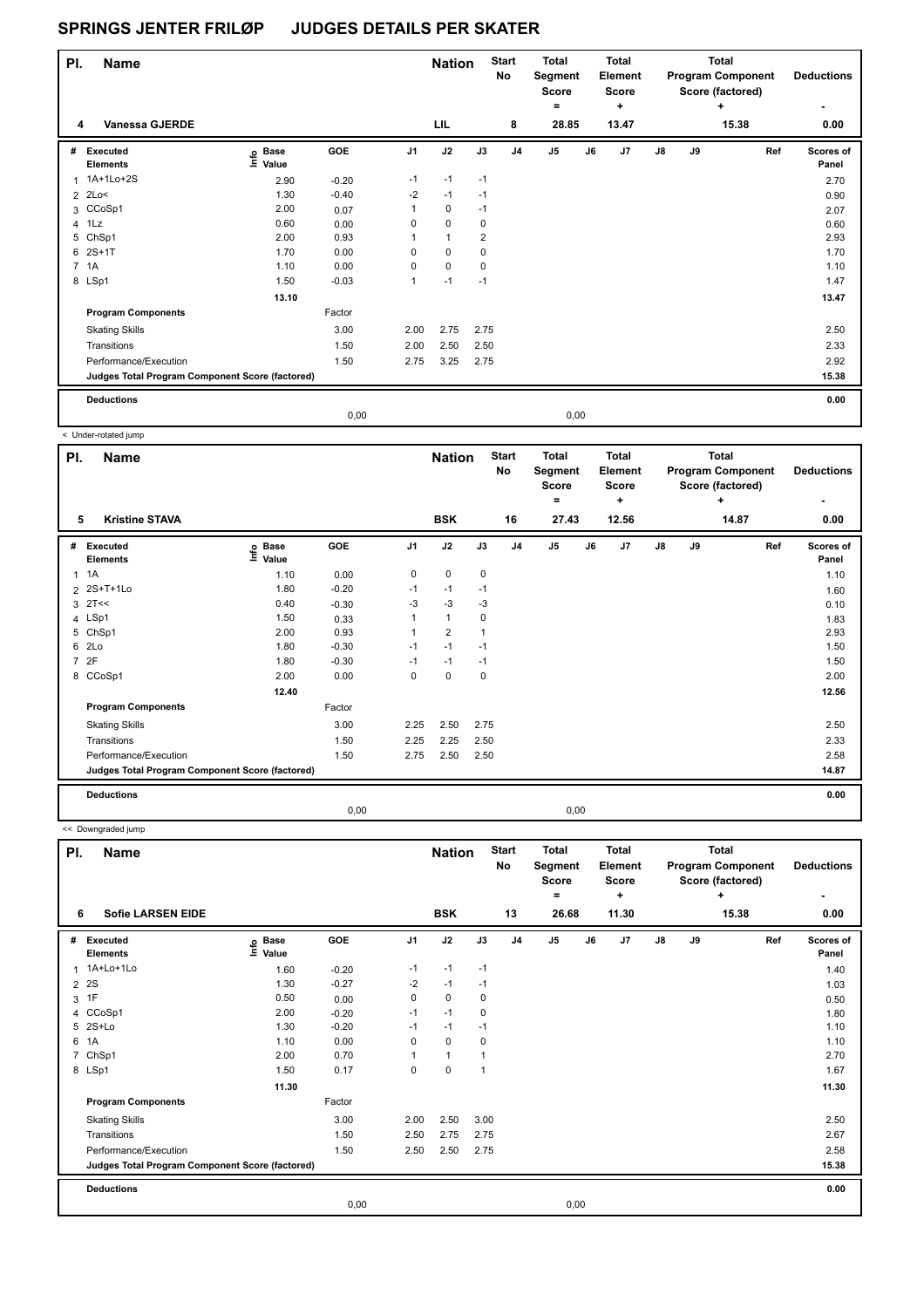| PI.            | <b>Name</b>                                     |                   |                           |              | <b>Nation</b> |                | <b>Start</b>   | <b>Total</b>                        |    | <b>Total</b>                         |    |    | <b>Total</b>                                 |                    |
|----------------|-------------------------------------------------|-------------------|---------------------------|--------------|---------------|----------------|----------------|-------------------------------------|----|--------------------------------------|----|----|----------------------------------------------|--------------------|
|                |                                                 |                   |                           |              |               |                | No             | Segment<br><b>Score</b><br>$\equiv$ |    | <b>Element</b><br><b>Score</b><br>۰. |    |    | <b>Program Component</b><br>Score (factored) | <b>Deductions</b>  |
| 7              | <b>Nora SALVESEN</b>                            |                   |                           |              | <b>SKK</b>    |                | 14             | 26.42                               |    | 11.80                                |    |    | 15.62                                        | 1.00               |
|                | # Executed<br><b>Elements</b>                   | e Base<br>E Value | GOE                       | J1           | J2            | J3             | J <sub>4</sub> | J5                                  | J6 | J7                                   | J8 | J9 | Ref                                          | Scores of<br>Panel |
|                | $1 \t1A$                                        | 1.10              | 0.00                      | $\pmb{0}$    | $\mathbf 0$   | $\pmb{0}$      |                |                                     |    |                                      |    |    |                                              | 1.10               |
| $\overline{2}$ | CCoSp1                                          | 2.00              | 0.00                      | $\mathbf 0$  | $\pmb{0}$     | $\pmb{0}$      |                |                                     |    |                                      |    |    |                                              | 2.00               |
|                | 3 2S                                            | 1.30              | $-0.20$                   | $-1$         | $-1$          | $-1$           |                |                                     |    |                                      |    |    |                                              | 1.10               |
| 4              | $1F+1Lo$                                        | 1.00              | 0.00                      | $\pmb{0}$    | $\mathbf 0$   | $\pmb{0}$      |                |                                     |    |                                      |    |    |                                              | 1.00               |
|                | 5 2Lo                                           | 1.80              | $-0.90$                   | -3           | $-3$          | $-3$           |                |                                     |    |                                      |    |    |                                              | 0.90               |
|                | 6 ChSp1                                         | 2.00              | 0.00                      | $\mathbf 0$  | $\mathbf 0$   | $\pmb{0}$      |                |                                     |    |                                      |    |    |                                              | 2.00               |
|                | 7 1A+1Lo+1Lo                                    | 2.10              | 0.00                      | $\pmb{0}$    | $\mathbf 0$   | $\pmb{0}$      |                |                                     |    |                                      |    |    |                                              | 2.10               |
|                | 8 FSSp1                                         | 2.00              | $-0.40$                   | $-2$         | $-1$          | $-1$           |                |                                     |    |                                      |    |    |                                              | 1.60               |
|                | <b>Program Components</b>                       | 13.30             | Factor                    |              |               |                |                |                                     |    |                                      |    |    |                                              | 11.80              |
|                |                                                 |                   |                           |              |               |                |                |                                     |    |                                      |    |    |                                              |                    |
|                | <b>Skating Skills</b>                           |                   | 3.00                      | 2.50         | 2.50          | 2.75           |                |                                     |    |                                      |    |    |                                              | 2.58               |
|                | Transitions<br>Performance/Execution            |                   | 1.50<br>1.50              | 2.00<br>2.25 | 3.00<br>2.75  | 3.00<br>2.75   |                |                                     |    |                                      |    |    |                                              | 2.67<br>2.58       |
|                | Judges Total Program Component Score (factored) |                   |                           |              |               |                |                |                                     |    |                                      |    |    |                                              | 15.62              |
|                |                                                 |                   |                           |              |               |                |                |                                     |    |                                      |    |    |                                              |                    |
|                | <b>Deductions</b>                               |                   | $-1.00$<br>Falls:<br>0,00 |              |               |                |                | 0,00                                |    |                                      |    |    |                                              | $-1.00$            |
|                |                                                 |                   |                           |              |               |                |                |                                     |    |                                      |    |    |                                              |                    |
| PI.            | <b>Name</b>                                     |                   |                           |              | <b>Nation</b> |                | <b>Start</b>   | <b>Total</b>                        |    | <b>Total</b>                         |    |    | <b>Total</b>                                 |                    |
|                |                                                 |                   |                           |              |               |                | No             | Segment<br><b>Score</b>             |    | <b>Element</b><br>Score              |    |    | <b>Program Component</b>                     | <b>Deductions</b>  |
|                |                                                 |                   |                           |              |               |                |                | $\qquad \qquad =$                   |    | +                                    |    |    | Score (factored)<br>٠                        |                    |
| 8              | Anna D. BJERKLI                                 |                   |                           |              | <b>TSK</b>    |                | 10             | 26.03                               |    | 11.41                                |    |    | 15.62                                        | 1.00               |
|                |                                                 |                   |                           |              |               |                |                |                                     |    |                                      |    |    |                                              |                    |
|                | # Executed                                      | e Base<br>⊑ Value | GOE                       | J1           | J2            | J3             | J <sub>4</sub> | J5                                  | J6 | J7                                   | J8 | J9 | Ref                                          | Scores of          |
|                | <b>Elements</b>                                 |                   |                           | $\mathbf{1}$ | $\mathbf{1}$  | $\overline{1}$ |                |                                     |    |                                      |    |    |                                              | Panel              |
| $\mathbf{1}$   | 1A<br>2 ChSp1                                   | 1.10<br>2.00      | 0.20<br>0.23              | $\pmb{0}$    | $\mathbf{1}$  | $\pmb{0}$      |                |                                     |    |                                      |    |    |                                              | 1.30               |
|                | 3 2Lo                                           | 1.80              | 0.00                      | $\pmb{0}$    | 0             | $\pmb{0}$      |                |                                     |    |                                      |    |    |                                              | 2.23<br>1.80       |
|                | $4$ 2S+T                                        | 1.30              | $-0.13$                   | $-1$         | $\mathbf 0$   | $-1$           |                |                                     |    |                                      |    |    |                                              | 1.17               |
|                | 5 LSp1                                          | 1.50              | $-0.30$                   | $-1$         | $-1$          | $-1$           |                |                                     |    |                                      |    |    |                                              | 1.20               |
| 6              | 1F+1A+SEQ                                       | 1.28              | $-0.07$                   | $\pmb{0}$    | 0             | $-1$           |                |                                     |    |                                      |    |    |                                              | 1.21               |
|                | 7 2S                                            | 1.30              | $-0.60$                   | -3           | $-3$          | $-3$           |                |                                     |    |                                      |    |    |                                              | 0.70               |
|                | 8 CCoSp1                                        | 2.00              | $-0.20$                   | $-1$         | $\pmb{0}$     | $-1$           |                |                                     |    |                                      |    |    |                                              | 1.80               |
|                |                                                 | 12.28             |                           |              |               |                |                |                                     |    |                                      |    |    |                                              | 11.41              |
|                | <b>Program Components</b>                       |                   | Factor                    |              |               |                |                |                                     |    |                                      |    |    |                                              |                    |
|                | <b>Skating Skills</b>                           |                   | 3.00                      | 2.50         | 2.50          | 2.75           |                |                                     |    |                                      |    |    |                                              | 2.58               |
|                | Transitions                                     |                   | 1.50                      | 2.25         | 2.50          | 2.50           |                |                                     |    |                                      |    |    |                                              | 2.42               |
|                | Performance/Execution                           |                   | 1.50                      | 2.50         | 3.00          | 3.00           |                |                                     |    |                                      |    |    |                                              | 2.83               |
|                | Judges Total Program Component Score (factored) |                   |                           |              |               |                |                |                                     |    |                                      |    |    |                                              | 15.62              |
|                | <b>Deductions</b>                               |                   | $-1.00$<br>Falls:         |              |               |                |                |                                     |    |                                      |    |    |                                              | $-1.00$            |
|                |                                                 |                   | 0,00                      |              |               |                |                | 0,00                                |    |                                      |    |    |                                              |                    |
| PI.            | <b>Name</b>                                     |                   |                           |              | <b>Nation</b> |                | <b>Start</b>   | <b>Total</b>                        |    | <b>Total</b>                         |    |    | <b>Total</b>                                 |                    |
|                |                                                 |                   |                           |              |               |                | No             | Segment                             |    | Element                              |    |    | <b>Program Component</b>                     | <b>Deductions</b>  |
|                |                                                 |                   |                           |              |               |                |                | <b>Score</b>                        |    | Score                                |    |    | Score (factored)                             |                    |
|                |                                                 |                   |                           |              |               |                |                | $\equiv$                            |    | ÷                                    |    |    | +                                            |                    |
| 9              | <b>Maiken MAHLUM</b>                            |                   |                           |              | <b>TSK</b>    |                | 17             | 25.33                               |    | 12.19                                |    |    | 14.14                                        | 1.00               |
|                | # Executed                                      | e Base<br>E Value | GOE                       | J1           | J2            | $\mathsf{J3}$  | J4             | $\mathsf{J}5$                       | J6 | J7                                   | J8 | J9 | Ref                                          | Scores of          |
|                | <b>Elements</b>                                 |                   |                           |              |               |                |                |                                     |    |                                      |    |    |                                              | Panel              |
|                | $1.1A+2T$                                       | 2.40              | 0.00                      | $\pmb{0}$    | 0             | $\pmb{0}$      |                |                                     |    |                                      |    |    |                                              | 2.40               |
|                | 2 2S+2T<<br>3 2Lo                               | 2.20<br>1.80      | $-0.27$                   | -2<br>-3     | $-1$<br>$-3$  | $-1$<br>$-3$   |                |                                     |    |                                      |    |    |                                              | 1.93               |
|                | 4 CCoSp1                                        | 2.00              | $-0.90$<br>0.33           | 0            | $\mathbf{1}$  | $\mathbf{1}$   |                |                                     |    |                                      |    |    |                                              | 0.90<br>2.33       |
|                | 5 2T                                            | 1.30              | 0.00                      | $\pmb{0}$    | 0             | $\pmb{0}$      |                |                                     |    |                                      |    |    |                                              | 1.30               |
|                | 6 ChSp1                                         | 2.00              | $-0.17$                   | $\pmb{0}$    | $-1$          | $\pmb{0}$      |                |                                     |    |                                      |    |    |                                              | 1.83               |
|                | $7$ 2S <<                                       | 0.40              | $-0.30$                   | -3           | $-3$          | $-3$           |                |                                     |    |                                      |    |    |                                              | 0.10               |
|                | 8 LSp1                                          | 1.50              | $-0.10$                   | $\mathbf 0$  | $-1$          | $\pmb{0}$      |                |                                     |    |                                      |    |    |                                              | 1.40               |
|                |                                                 | 13.60             |                           |              |               |                |                |                                     |    |                                      |    |    |                                              | 12.19              |
|                | <b>Program Components</b>                       |                   | Factor                    |              |               |                |                |                                     |    |                                      |    |    |                                              |                    |
|                | <b>Skating Skills</b>                           |                   | 3.00                      | 2.75         | 2.25          | 2.50           |                |                                     |    |                                      |    |    |                                              | 2.50               |
|                | Transitions                                     |                   | 1.50                      | 2.25         | 2.25          | 2.25           |                |                                     |    |                                      |    |    |                                              | 2.25               |
|                | Performance/Execution                           |                   | 1.50                      | 2.00         | 2.00          | 2.50           |                |                                     |    |                                      |    |    |                                              | 2.17               |
|                | Judges Total Program Component Score (factored) |                   |                           |              |               |                |                |                                     |    |                                      |    |    |                                              | 14.14              |
|                | <b>Deductions</b>                               |                   | Falls:<br>$-1.00$         |              |               |                |                |                                     |    |                                      |    |    |                                              | $-1.00$            |
|                |                                                 |                   | 0,00                      |              |               |                |                | 0,00                                |    |                                      |    |    |                                              |                    |

< Under-rotated jump << Downgraded jump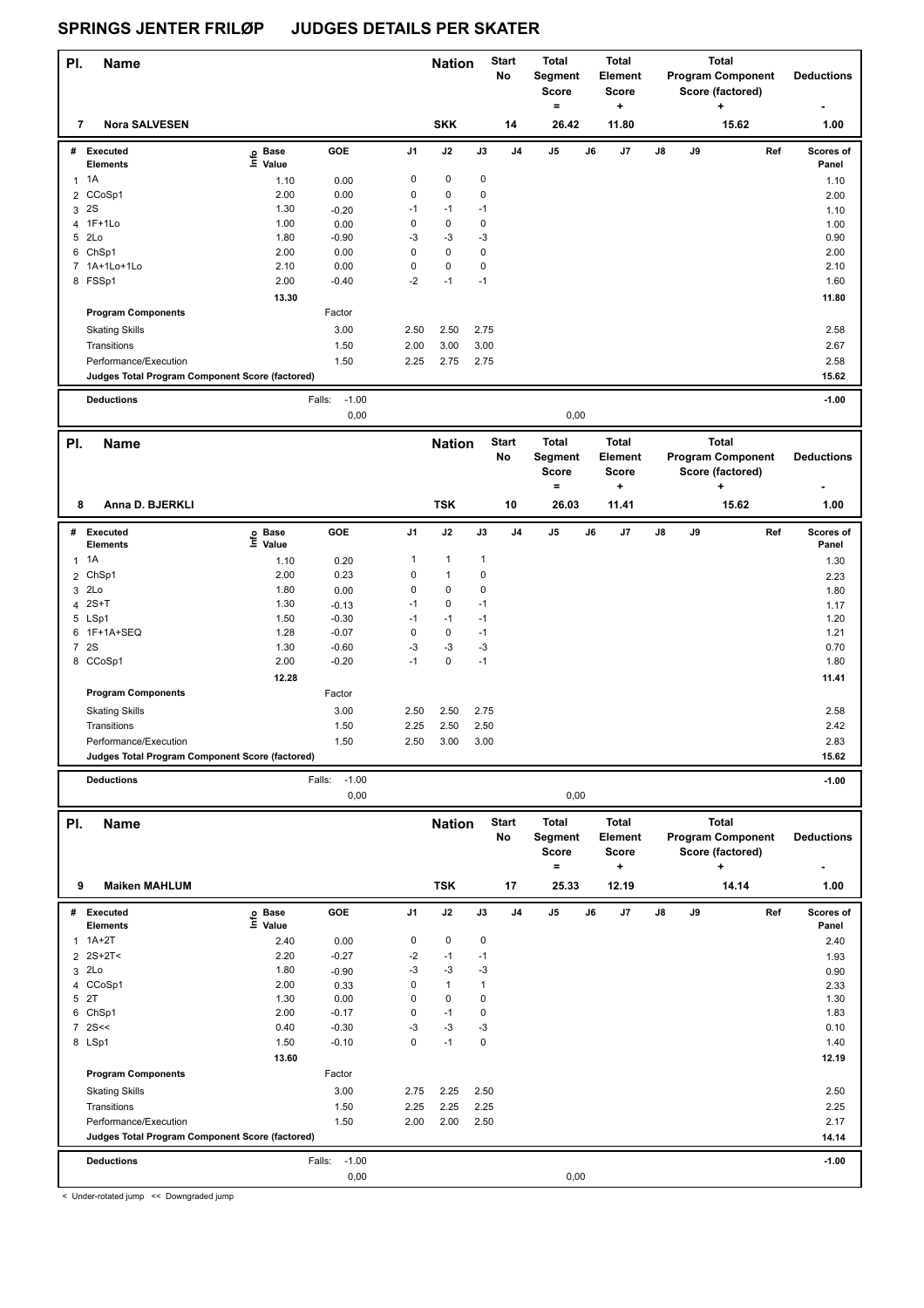| PI. | <b>Name</b>                                     |                            |         |             | <b>Nation</b>        |      | <b>Start</b><br>No | <b>Total</b><br>Segment<br><b>Score</b><br>$\equiv$ |      | <b>Total</b><br>Element<br><b>Score</b> |               |    | Total<br><b>Program Component</b><br>Score (factored) | <b>Deductions</b>  |
|-----|-------------------------------------------------|----------------------------|---------|-------------|----------------------|------|--------------------|-----------------------------------------------------|------|-----------------------------------------|---------------|----|-------------------------------------------------------|--------------------|
| 10  | Lena HAAS                                       |                            |         |             | <b>SKK</b>           |      | 25                 | 23.88                                               |      | ٠<br>10.51                              |               |    | ٠<br>13.37                                            | ٠<br>0.00          |
| #   | Executed<br><b>Elements</b>                     | e Base<br>E Value<br>Value | GOE     | J1          | J2                   | J3   | J <sub>4</sub>     | J <sub>5</sub>                                      | J6   | J <sub>7</sub>                          | $\mathsf{J}8$ | J9 | Ref                                                   | Scores of<br>Panel |
| 1   | 1A                                              | 1.10                       | $-0.20$ | $-1$        | $-1$                 | $-1$ |                    |                                                     |      |                                         |               |    |                                                       | 0.90               |
|     | 2 1Lo+1Lo                                       | 1.00                       | $-0.03$ | $\mathbf 0$ | 0                    | $-1$ |                    |                                                     |      |                                         |               |    |                                                       | 0.97               |
|     | 3 1A+1Lo+1Lo                                    | 2.10                       | $-0.13$ | 0           | $-2$                 | 0    |                    |                                                     |      |                                         |               |    |                                                       | 1.97               |
|     | 4 LSp1                                          | 1.50                       | $-0.10$ | $-1$        | $\pmb{0}$            | 0    |                    |                                                     |      |                                         |               |    |                                                       | 1.40               |
|     | $5$ 2S<                                         | 0.90                       | $-0.33$ | $-2$        | $-2$                 | $-1$ |                    |                                                     |      |                                         |               |    |                                                       | 0.57               |
|     | 6 ChSp1                                         | 2.00                       | 0.23    | 0           | $\mathbf{1}$         | 0    |                    |                                                     |      |                                         |               |    |                                                       | 2.23               |
|     | 7 1F                                            | 0.50                       | 0.00    | 0           | $\Omega$             | 0    |                    |                                                     |      |                                         |               |    |                                                       | 0.50               |
|     | 8 CCoSp1                                        | 2.00                       | $-0.03$ | $-1$        | $\blacktriangleleft$ | $-1$ |                    |                                                     |      |                                         |               |    |                                                       | 1.97               |
|     |                                                 | 11.10                      |         |             |                      |      |                    |                                                     |      |                                         |               |    |                                                       | 10.51              |
|     | <b>Program Components</b>                       |                            | Factor  |             |                      |      |                    |                                                     |      |                                         |               |    |                                                       |                    |
|     | <b>Skating Skills</b>                           |                            | 3.00    | 2.00        | 2.50                 | 2.25 |                    |                                                     |      |                                         |               |    |                                                       | 2.25               |
|     | Transitions                                     |                            | 1.50    | 1.75        | 2.25                 | 2.25 |                    |                                                     |      |                                         |               |    |                                                       | 2.08               |
|     | Performance/Execution                           |                            | 1.50    | 2.25        | 2.25                 | 2.50 |                    |                                                     |      |                                         |               |    |                                                       | 2.33               |
|     | Judges Total Program Component Score (factored) |                            |         |             |                      |      |                    |                                                     |      |                                         |               |    |                                                       | 13.37              |
|     | <b>Deductions</b>                               |                            |         |             |                      |      |                    |                                                     |      |                                         |               |    |                                                       | 0.00               |
|     |                                                 |                            | 0,00    |             |                      |      |                    |                                                     | 0,00 |                                         |               |    |                                                       |                    |

< Under-rotated jump

| PI.            | <b>Name</b>                                     |   |                                  |                   |                | <b>Nation</b> |             | <b>Start</b><br><b>No</b> | <b>Total</b><br>Segment<br><b>Score</b><br>٠ |    | Total<br>Element<br><b>Score</b><br>٠ |    |    | <b>Total</b><br><b>Program Component</b><br>Score (factored)<br>÷ | <b>Deductions</b>  |
|----------------|-------------------------------------------------|---|----------------------------------|-------------------|----------------|---------------|-------------|---------------------------|----------------------------------------------|----|---------------------------------------|----|----|-------------------------------------------------------------------|--------------------|
| 11             | <b>Elisabeth SOLBERG</b>                        |   |                                  |                   |                | <b>TSK</b>    |             | 9                         | 23.48                                        |    | 10.12                                 |    |    | 14.36                                                             | 1.00               |
| #              | <b>Executed</b><br><b>Elements</b>              |   | <b>Base</b><br>e Base<br>E Value | GOE               | J <sub>1</sub> | J2            | J3          | J <sub>4</sub>            | J <sub>5</sub>                               | J6 | J <sub>7</sub>                        | J8 | J9 | Ref                                                               | Scores of<br>Panel |
| $\mathbf{1}$   | 1A+1Lo                                          |   | 1.60                             | $-0.07$           | 0              | 0             | $-1$        |                           |                                              |    |                                       |    |    |                                                                   | 1.53               |
| $\overline{2}$ | 1F                                              |   | 0.50                             | 0.13              | 1              | 0             | $\mathbf 1$ |                           |                                              |    |                                       |    |    |                                                                   | 0.63               |
| 3              | CCoSp1                                          |   | 2.00                             | $-0.10$           | 0              | $-1$          | 0           |                           |                                              |    |                                       |    |    |                                                                   | 1.90               |
| 4              | 1A                                              |   | 1.10                             | $-0.07$           | -1             | 0             | 0           |                           |                                              |    |                                       |    |    |                                                                   | 1.03               |
| 5              | 2S                                              |   | 1.30                             | $-0.60$           | $-3$           | $-3$          | $-3$        |                           |                                              |    |                                       |    |    |                                                                   | 0.70               |
|                | 6 LSp1                                          |   | 1.50                             | $-0.10$           | 0              | $-1$          | 0           |                           |                                              |    |                                       |    |    |                                                                   | 1.40               |
| 7              | ChSp1                                           |   | 2.00                             | $-0.50$           | $-1$           | $-2$          | 0           |                           |                                              |    |                                       |    |    |                                                                   | 1.50               |
|                | 8 1Lz+1Lo+1Lo                                   | e | 1.60                             | $-0.17$           | $-1$           | $-2$          | $-2$        |                           |                                              |    |                                       |    |    |                                                                   | 1.43               |
|                |                                                 |   | 11.60                            |                   |                |               |             |                           |                                              |    |                                       |    |    |                                                                   | 10.12              |
|                | <b>Program Components</b>                       |   |                                  | Factor            |                |               |             |                           |                                              |    |                                       |    |    |                                                                   |                    |
|                | <b>Skating Skills</b>                           |   |                                  | 3.00              | 2.25           | 2.50          | 2.25        |                           |                                              |    |                                       |    |    |                                                                   | 2.33               |
|                | Transitions                                     |   |                                  | 1.50              | 2.25           | 2.75          | 2.00        |                           |                                              |    |                                       |    |    |                                                                   | 2.33               |
|                | Performance/Execution                           |   |                                  | 1.50              | 2.50           | 2.75          | 2.50        |                           |                                              |    |                                       |    |    |                                                                   | 2.58               |
|                | Judges Total Program Component Score (factored) |   |                                  |                   |                |               |             |                           |                                              |    |                                       |    |    |                                                                   | 14.36              |
|                | <b>Deductions</b>                               |   |                                  | $-1.00$<br>Falls: |                |               |             |                           |                                              |    |                                       |    |    |                                                                   | $-1.00$            |
|                |                                                 |   |                                  | 0.00              |                |               |             |                           | 0,00                                         |    |                                       |    |    |                                                                   |                    |

e Jump take off with wrong edge

| PI. | <b>Name</b>                                     |                            |         |                | <b>Nation</b> |             | <b>Start</b><br>No | Total<br>Segment<br><b>Score</b><br>$\equiv$ |    | <b>Total</b><br>Element<br><b>Score</b><br>$\ddot{}$ |               |    | <b>Total</b><br><b>Program Component</b><br>Score (factored)<br>÷ | <b>Deductions</b>  |
|-----|-------------------------------------------------|----------------------------|---------|----------------|---------------|-------------|--------------------|----------------------------------------------|----|------------------------------------------------------|---------------|----|-------------------------------------------------------------------|--------------------|
| 12  | Kaja MIKKELSEN                                  |                            |         |                | <b>RKK</b>    |             | 15                 | 22.99                                        |    | 10.47                                                |               |    | 12.52                                                             | 0.00               |
| #   | <b>Executed</b><br><b>Elements</b>              | e Base<br>E Value<br>Value | GOE     | J <sub>1</sub> | J2            | J3          | J <sub>4</sub>     | J <sub>5</sub>                               | J6 | J7                                                   | $\mathsf{J}8$ | J9 | Ref                                                               | Scores of<br>Panel |
|     | $1 \t1A$                                        | 1.10                       | 0.00    | 0              | $\pmb{0}$     | $\mathbf 0$ |                    |                                              |    |                                                      |               |    |                                                                   | 1.10               |
|     | 2 1A+1Lo                                        | 1.60                       | $-0.13$ | 0              | $-1$          | $-1$        |                    |                                              |    |                                                      |               |    |                                                                   | 1.47               |
|     | 3 1F+1Lo+1Lo                                    | 1.50                       | 0.00    | 0              | $\mathbf 0$   | 0           |                    |                                              |    |                                                      |               |    |                                                                   | 1.50               |
|     | 4 ChSp1                                         | 2.00                       | 0.70    |                | $\mathbf{1}$  |             |                    |                                              |    |                                                      |               |    |                                                                   | 2.70               |
| 5   | 1Lo                                             | 0.50                       | 0.00    | 0              | $\mathbf 0$   | 0           |                    |                                              |    |                                                      |               |    |                                                                   | 0.50               |
| 6   | CCoSp1                                          | 2.00                       | 0.00    | 0              | $\mathbf 0$   | 0           |                    |                                              |    |                                                      |               |    |                                                                   | 2.00               |
|     | 7 1F                                            | 0.50                       | 0.00    | 0              | $\pmb{0}$     | 0           |                    |                                              |    |                                                      |               |    |                                                                   | 0.50               |
|     | 8 LSp1                                          | 1.50                       | $-0.80$ | $-3$           | $-3$          | $-2$        |                    |                                              |    |                                                      |               |    |                                                                   | 0.70               |
|     |                                                 | 10.70                      |         |                |               |             |                    |                                              |    |                                                      |               |    |                                                                   | 10.47              |
|     | <b>Program Components</b>                       |                            | Factor  |                |               |             |                    |                                              |    |                                                      |               |    |                                                                   |                    |
|     | <b>Skating Skills</b>                           |                            | 3.00    | 2.00           | 2.25          | 2.25        |                    |                                              |    |                                                      |               |    |                                                                   | 2.17               |
|     | Transitions                                     |                            | 1.50    | 2.00           | 1.75          | 1.75        |                    |                                              |    |                                                      |               |    |                                                                   | 1.83               |
|     | Performance/Execution                           |                            | 1.50    | 2.00           | 2.25          | 2.25        |                    |                                              |    |                                                      |               |    |                                                                   | 2.17               |
|     | Judges Total Program Component Score (factored) |                            |         |                |               |             |                    |                                              |    |                                                      |               |    |                                                                   | 12.52              |
|     | <b>Deductions</b>                               |                            |         |                |               |             |                    |                                              |    |                                                      |               |    |                                                                   | 0.00               |
|     |                                                 |                            | 0,00    |                |               |             |                    | 0,00                                         |    |                                                      |               |    |                                                                   |                    |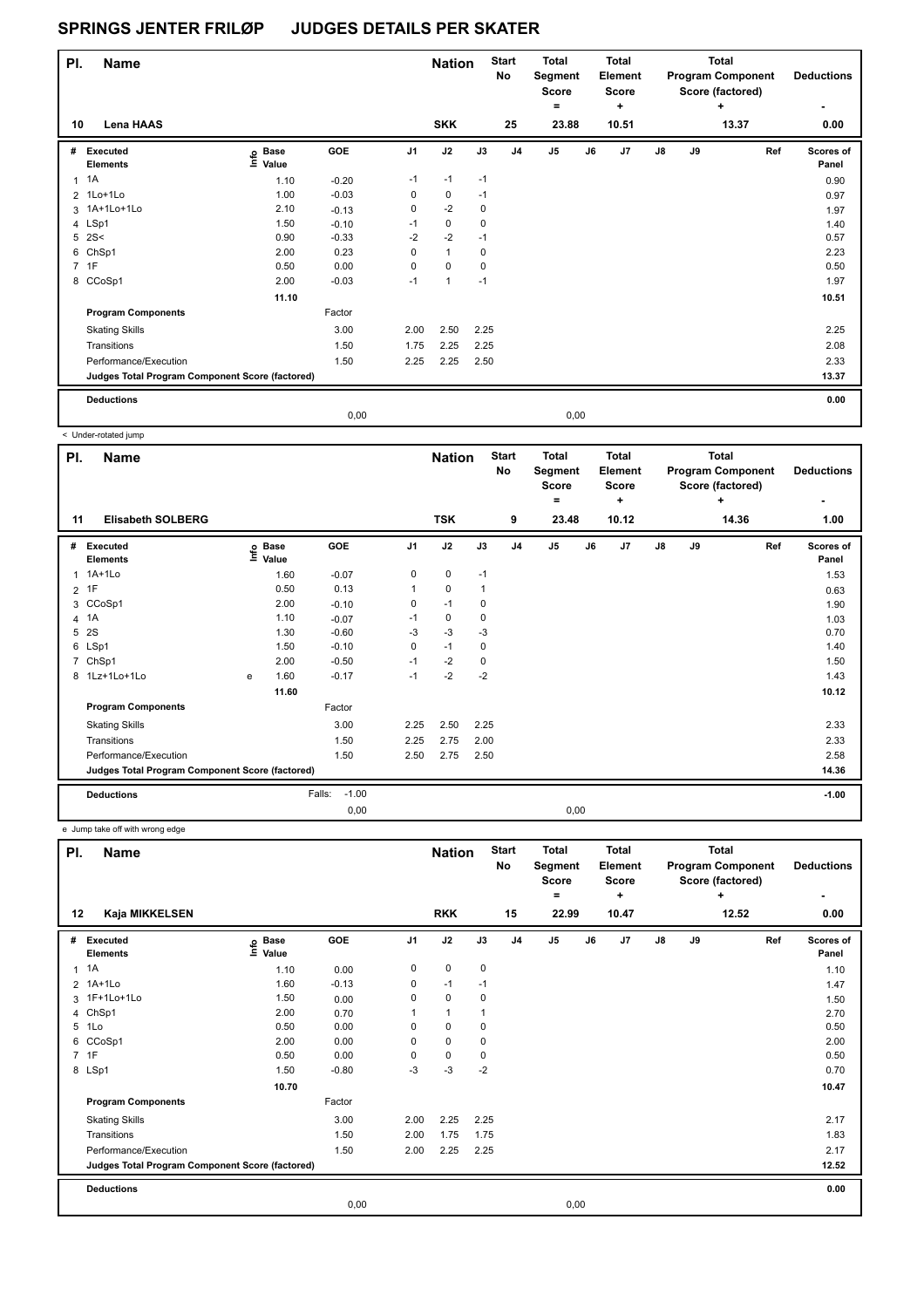<< Downgraded jump

| PI.            | <b>Name</b>                                     |                            |                   |                | <b>Nation</b> |      | <b>Start</b><br>No | Total<br>Segment<br><b>Score</b><br>= |    | <b>Total</b><br>Element<br><b>Score</b><br>٠ |    |    | <b>Total</b><br><b>Program Component</b><br>Score (factored)<br>٠ | <b>Deductions</b><br>٠    |
|----------------|-------------------------------------------------|----------------------------|-------------------|----------------|---------------|------|--------------------|---------------------------------------|----|----------------------------------------------|----|----|-------------------------------------------------------------------|---------------------------|
| 13             | <b>Vilde RYGG</b>                               |                            |                   |                | <b>TSK</b>    |      | 12                 | 22.22                                 |    | 9.83                                         |    |    | 13.39                                                             | 1.00                      |
| #              | Executed<br><b>Elements</b>                     | <b>Base</b><br>١m<br>Value | GOE               | J <sub>1</sub> | J2            | J3   | J <sub>4</sub>     | J <sub>5</sub>                        | J6 | J <sub>7</sub>                               | J8 | J9 | Ref                                                               | <b>Scores of</b><br>Panel |
| 1              | 2Lo                                             | 1.80                       | $-0.90$           | $-3$           | $-3$          | $-3$ |                    |                                       |    |                                              |    |    |                                                                   | 0.90                      |
| $\overline{2}$ | 2T                                              | 1.30                       | $-0.07$           | $-1$           | $\mathbf 0$   | 0    |                    |                                       |    |                                              |    |    |                                                                   | 1.23                      |
|                | 3 CCoSp1                                        | 2.00                       | $-0.20$           | 0              | $-1$          | $-1$ |                    |                                       |    |                                              |    |    |                                                                   | 1.80                      |
|                | 4 2S+1T                                         | 1.70                       | 0.00              | 0              | 0             | 0    |                    |                                       |    |                                              |    |    |                                                                   | 1.70                      |
|                | 5 ChSp0                                         | 0.00                       | 0.00              | ٠              |               |      |                    |                                       |    |                                              |    |    |                                                                   | 0.00                      |
| 6              | 1A                                              | 1.10                       | $-0.13$           | $-1$           | 0             | $-1$ |                    |                                       |    |                                              |    |    |                                                                   | 0.97                      |
|                | 7 FCSp1                                         | 1.90                       | $-0.10$           | $-1$           | 0             | 0    |                    |                                       |    |                                              |    |    |                                                                   | 1.80                      |
|                | 8 1Lz+1Lo+1T                                    | 1.50                       | $-0.07$           | 0              | $-1$          | $-1$ |                    |                                       |    |                                              |    |    |                                                                   | 1.43                      |
|                |                                                 | 11.30                      |                   |                |               |      |                    |                                       |    |                                              |    |    |                                                                   | 9.83                      |
|                | <b>Program Components</b>                       |                            | Factor            |                |               |      |                    |                                       |    |                                              |    |    |                                                                   |                           |
|                | <b>Skating Skills</b>                           |                            | 3.00              | 2.00           | 2.50          | 2.25 |                    |                                       |    |                                              |    |    |                                                                   | 2.25                      |
|                | Transitions                                     |                            | 1.50              | 1.75           | 2.75          | 2.00 |                    |                                       |    |                                              |    |    |                                                                   | 2.17                      |
|                | Performance/Execution                           |                            | 1.50              | 2.25           | 2.50          | 2.00 |                    |                                       |    |                                              |    |    |                                                                   | 2.25                      |
|                | Judges Total Program Component Score (factored) |                            |                   |                |               |      |                    |                                       |    |                                              |    |    |                                                                   | 13.39                     |
|                | <b>Deductions</b>                               |                            | $-1.00$<br>Falls: |                |               |      |                    |                                       |    |                                              |    |    |                                                                   | $-1.00$                   |

| PI.            | <b>Name</b>                                     |                   |         |                | <b>Nation</b> |             | <b>Start</b><br>No | <b>Total</b><br>Segment<br><b>Score</b> |      | <b>Total</b><br>Element<br>Score |    |    | Total<br><b>Program Component</b><br>Score (factored) | <b>Deductions</b>  |
|----------------|-------------------------------------------------|-------------------|---------|----------------|---------------|-------------|--------------------|-----------------------------------------|------|----------------------------------|----|----|-------------------------------------------------------|--------------------|
|                |                                                 |                   |         |                |               |             |                    | =                                       |      | ÷                                |    |    | ٠                                                     | ۰                  |
| 14             | Andrea HAGEN-ØYE                                |                   |         |                | <b>SKK</b>    |             | 18                 | 22.00                                   |      | 9.86                             |    |    | 12.14                                                 | 0.00               |
| #              | Executed<br><b>Elements</b>                     | e Base<br>⊆ Value | GOE     | J <sub>1</sub> | J2            | J3          | J <sub>4</sub>     | J <sub>5</sub>                          | J6   | J <sub>7</sub>                   | J8 | J9 | Ref                                                   | Scores of<br>Panel |
|                | $1 \t1A$                                        | 1.10              | 0.00    | 0              | $\mathbf 0$   | $\mathbf 0$ |                    |                                         |      |                                  |    |    |                                                       | 1.10               |
| $\overline{2}$ | 2S<                                             | 0.40              | $-0.20$ | $-2$           | $-2$          | $-2$        |                    |                                         |      |                                  |    |    |                                                       | 0.20               |
|                | $3$ 2T <<                                       | 0.40              | $-0.20$ | $-2$           | $-2$          | $-2$        |                    |                                         |      |                                  |    |    |                                                       | 0.20               |
| 4              | CCoSp1                                          | 2.00              | $-0.10$ | 0              | $-1$          | 0           |                    |                                         |      |                                  |    |    |                                                       | 1.90               |
|                | 5 1F+Lo                                         | 0.50              | $-0.07$ | 0              | $-1$          | $-1$        |                    |                                         |      |                                  |    |    |                                                       | 0.43               |
| 6              | ChSp1                                           | 2.00              | 0.23    | 0              | $\mathbf{1}$  | 0           |                    |                                         |      |                                  |    |    |                                                       | 2.23               |
|                | 7 1A+1Lo+1Lo                                    | 2.10              | 0.00    | 0              | $\mathbf 0$   | 0           |                    |                                         |      |                                  |    |    |                                                       | 2.10               |
|                | 8 FSSp1                                         | 2.00              | $-0.30$ | $-2$           | $-1$          | 0           |                    |                                         |      |                                  |    |    |                                                       | 1.70               |
|                |                                                 | 10.50             |         |                |               |             |                    |                                         |      |                                  |    |    |                                                       | 9.86               |
|                | <b>Program Components</b>                       |                   | Factor  |                |               |             |                    |                                         |      |                                  |    |    |                                                       |                    |
|                | <b>Skating Skills</b>                           |                   | 3.00    | 2.00           | 1.75          | 2.25        |                    |                                         |      |                                  |    |    |                                                       | 2.00               |
|                | Transitions                                     |                   | 1.50    | 2.25           | 2.00          | 2.25        |                    |                                         |      |                                  |    |    |                                                       | 2.17               |
|                | Performance/Execution                           |                   | 1.50    | 2.00           | 1.75          | 2.00        |                    |                                         |      |                                  |    |    |                                                       | 1.92               |
|                | Judges Total Program Component Score (factored) |                   |         |                |               |             |                    |                                         |      |                                  |    |    |                                                       | 12.14              |
|                | <b>Deductions</b>                               |                   |         |                |               |             |                    |                                         |      |                                  |    |    |                                                       | 0.00               |
|                |                                                 |                   | 0,00    |                |               |             |                    |                                         | 0,00 |                                  |    |    |                                                       |                    |

0,00 0,00

| PI. | <b>Name</b>                                     |                            |                   |                | <b>Nation</b>            |             | <b>Start</b><br>No | <b>Total</b><br>Segment<br><b>Score</b><br>۰ |    | <b>Total</b><br>Element<br><b>Score</b> |            |    | <b>Total</b><br><b>Program Component</b><br>Score (factored)<br>÷ | <b>Deductions</b>  |
|-----|-------------------------------------------------|----------------------------|-------------------|----------------|--------------------------|-------------|--------------------|----------------------------------------------|----|-----------------------------------------|------------|----|-------------------------------------------------------------------|--------------------|
| 15  | <b>Charlotte EGEBERG</b>                        |                            |                   |                | <b>BSK</b>               |             | 6                  | 21.73                                        |    | ٠<br>9.60                               |            |    | 13.13                                                             | 1.00               |
| #   | Executed<br><b>Elements</b>                     | e Base<br>⊑ Value<br>Value | GOE               | J <sub>1</sub> | J2                       | J3          | J <sub>4</sub>     | $\mathsf{J}5$                                | J6 | J7                                      | ${\sf J8}$ | J9 | Ref                                                               | Scores of<br>Panel |
|     | $1 \t1A$                                        | 1.10                       | 0.00              | 0              | $\pmb{0}$                | $\mathbf 0$ |                    |                                              |    |                                         |            |    |                                                                   | 1.10               |
|     | 2 LSp1                                          | 1.50                       | $-0.20$           | 0              | $-1$                     | $-1$        |                    |                                              |    |                                         |            |    |                                                                   | 1.30               |
|     | 3 2Lo                                           | 1.80                       | $-0.20$           | 0              | $-1$                     | $-1$        |                    |                                              |    |                                         |            |    |                                                                   | 1.60               |
| 4   | ChSp0                                           | 0.00                       | 0.00              | ٠              | $\overline{\phantom{a}}$ |             |                    |                                              |    |                                         |            |    |                                                                   | 0.00               |
|     | 5 2S+1T                                         | 1.70                       | 0.00              | 0              | $\mathbf 0$              | 0           |                    |                                              |    |                                         |            |    |                                                                   | 1.70               |
| 6   | CCoSp1                                          | 2.00                       | $-0.40$           | $-1$           | $-1$                     | $-2$        |                    |                                              |    |                                         |            |    |                                                                   | 1.60               |
|     | 7 1A+1Lo                                        | 1.60                       | 0.00              | 0              | $\mathbf 0$              | 0           |                    |                                              |    |                                         |            |    |                                                                   | 1.60               |
|     | 8 2S                                            | 1.30                       | $-0.60$           | $-3$           | $-3$                     | $-3$        |                    |                                              |    |                                         |            |    |                                                                   | 0.70               |
|     |                                                 | 11.00                      |                   |                |                          |             |                    |                                              |    |                                         |            |    |                                                                   | 9.60               |
|     | <b>Program Components</b>                       |                            | Factor            |                |                          |             |                    |                                              |    |                                         |            |    |                                                                   |                    |
|     | <b>Skating Skills</b>                           |                            | 3.00              | 2.50           | 2.00                     | 2.25        |                    |                                              |    |                                         |            |    |                                                                   | 2.25               |
|     | Transitions                                     |                            | 1.50              | 2.25           | 1.75                     | 2.00        |                    |                                              |    |                                         |            |    |                                                                   | 2.00               |
|     | Performance/Execution                           |                            | 1.50              | 2.50           | 2.25                     | 2.00        |                    |                                              |    |                                         |            |    |                                                                   | 2.25               |
|     | Judges Total Program Component Score (factored) |                            |                   |                |                          |             |                    |                                              |    |                                         |            |    |                                                                   | 13.13              |
|     | <b>Deductions</b>                               |                            | $-1.00$<br>Falls: |                |                          |             |                    |                                              |    |                                         |            |    |                                                                   | $-1.00$            |
|     |                                                 |                            | 0,00              |                |                          |             |                    | 0,00                                         |    |                                         |            |    |                                                                   |                    |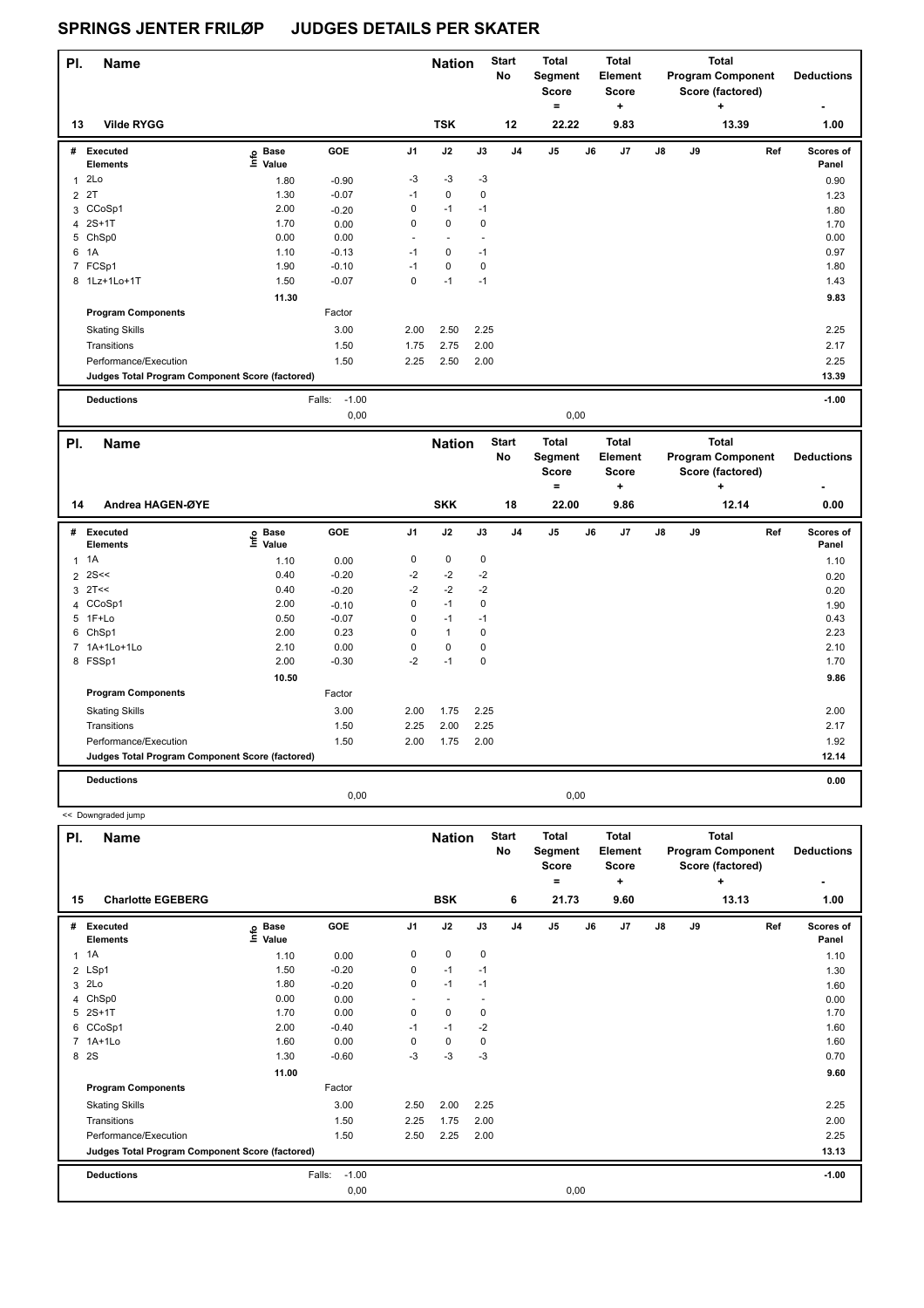| PI.            | <b>Name</b>                                     |                   |                   |                   | <b>Nation</b> |              | <b>Start</b>             | Total                    |    | <b>Total</b>      |    |    | <b>Total</b>             |     |                   |
|----------------|-------------------------------------------------|-------------------|-------------------|-------------------|---------------|--------------|--------------------------|--------------------------|----|-------------------|----|----|--------------------------|-----|-------------------|
|                |                                                 |                   |                   |                   |               |              | No                       | Segment                  |    | <b>Element</b>    |    |    | <b>Program Component</b> |     | <b>Deductions</b> |
|                |                                                 |                   |                   |                   |               |              |                          | <b>Score</b><br>$\equiv$ |    | <b>Score</b><br>+ |    |    | Score (factored)<br>٠    |     |                   |
| 16             | <b>Anne Katrine ASKELAND</b>                    |                   |                   |                   | <b>RKK</b>    |              | $\overline{\phantom{a}}$ | 21.45                    |    | 10.08             |    |    | 11.37                    |     | 0.00              |
|                | # Executed                                      |                   | GOE               | J <sub>1</sub>    | J2            | J3           | J4                       | J5                       | J6 | J7                | J8 | J9 |                          | Ref | Scores of         |
|                | <b>Elements</b>                                 | e Base<br>E Value |                   |                   |               |              |                          |                          |    |                   |    |    |                          |     | Panel             |
|                | $1$ 1 Lo                                        | 0.50              | 0.00              | 0                 | 0             | 0            |                          |                          |    |                   |    |    |                          |     | 0.50              |
| $\overline{2}$ | 1F+1Lo+1Lo                                      | 1.50              | 0.07              | $\pmb{0}$         | $\mathbf{1}$  | 0            |                          |                          |    |                   |    |    |                          |     | 1.57              |
|                | 3 FSSp1                                         | 2.00              | $-0.50$           | $-2$              | -2            | $-1$         |                          |                          |    |                   |    |    |                          |     | 1.50              |
| 4              | 1A                                              | 1.10              | $-0.33$           | $-1$              | $-2$          | $-2$         |                          |                          |    |                   |    |    |                          |     | 0.77              |
| 6              | 5 1Lz<br>1Lo+1A+SEQ                             | 0.60<br>1.28      | 0.00<br>$-0.27$   | $\pmb{0}$<br>$-1$ | 0<br>$-1$     | 0<br>$-2$    |                          |                          |    |                   |    |    |                          |     | 0.60<br>1.01      |
|                | 7 ChSp1                                         | 2.00              | 0.23              | $\mathbf 0$       | $\mathbf{1}$  | $\pmb{0}$    |                          |                          |    |                   |    |    |                          |     | 2.23              |
|                | 8 CCoSp1                                        | 2.00              | $-0.10$           | $\mathbf 0$       | $\pmb{0}$     | $-1$         |                          |                          |    |                   |    |    |                          |     | 1.90              |
|                |                                                 | 10.98             |                   |                   |               |              |                          |                          |    |                   |    |    |                          |     | 10.08             |
|                | <b>Program Components</b>                       |                   | Factor            |                   |               |              |                          |                          |    |                   |    |    |                          |     |                   |
|                | <b>Skating Skills</b>                           |                   | 3.00              | 2.00              | 1.75          | 2.25         |                          |                          |    |                   |    |    |                          |     | 2.00              |
|                | Transitions                                     |                   | 1.50              | 1.25              | 1.50          | 2.00         |                          |                          |    |                   |    |    |                          |     | 1.58              |
|                | Performance/Execution                           |                   | 1.50              | 1.25              | 2.25          | 2.50         |                          |                          |    |                   |    |    |                          |     | 2.00              |
|                | Judges Total Program Component Score (factored) |                   |                   |                   |               |              |                          |                          |    |                   |    |    |                          |     | 11.37             |
|                | <b>Deductions</b>                               |                   |                   |                   |               |              |                          |                          |    |                   |    |    |                          |     | 0.00              |
|                |                                                 | 0,00<br>0,00      |                   |                   |               |              |                          |                          |    |                   |    |    |                          |     |                   |
|                | <b>Name</b>                                     |                   |                   |                   |               |              | <b>Start</b>             | <b>Total</b>             |    | <b>Total</b>      |    |    | <b>Total</b>             |     |                   |
| PI.            |                                                 |                   |                   |                   | <b>Nation</b> |              | No                       | Segment                  |    | Element           |    |    | <b>Program Component</b> |     | <b>Deductions</b> |
|                |                                                 |                   |                   |                   |               |              |                          | <b>Score</b>             |    | <b>Score</b>      |    |    | Score (factored)         |     |                   |
|                |                                                 |                   |                   |                   |               |              |                          | $\qquad \qquad =$        |    | ٠                 |    |    | ٠                        |     |                   |
| 17             | <b>Martha ANDERLIK</b>                          |                   |                   |                   | <b>BKK</b>    |              | 11                       | 21.40                    |    | 10.27             |    |    | 13.13                    |     | 2.00              |
| #              | Executed                                        |                   | GOE               | J1                | J2            | J3           | J4                       | J5                       | J6 | J7                | J8 | J9 |                          | Ref | Scores of         |
|                | Elements                                        | e Base<br>⊑ Value |                   |                   |               |              |                          |                          |    |                   |    |    |                          |     | Panel             |
| $\mathbf{1}$   | 2S                                              | 1.30              | $-0.60$           | -3                | -3            | -3           |                          |                          |    |                   |    |    |                          |     | 0.70              |
|                | $2$ 1 Lz                                        | 0.60              | $-0.17$           | $-2$              | $-1$          | $-2$         |                          |                          |    |                   |    |    |                          |     | 0.43              |
|                | 3 CCoSp1                                        | 2.00              | $-0.10$           | 0                 | 0             | $-1$         |                          |                          |    |                   |    |    |                          |     | 1.90              |
|                | 4 1A+1T                                         | 1.50              | 0.00              | $\pmb{0}$         | 0             | 0            |                          |                          |    |                   |    |    |                          |     | 1.50              |
|                | 5 2S+SEQ                                        | 1.04              | $-0.60$           | -3                | $-3$          | $-3$         |                          |                          |    |                   |    |    |                          |     | 0.44              |
|                | 6 ChSp1                                         | 2.00              | 0.70              | $\mathbf{1}$      | $\mathbf{1}$  | $\mathbf{1}$ |                          |                          |    |                   |    |    |                          |     | 2.70              |
|                | 7 1A                                            | 1.10              | 0.00              | $\pmb{0}$         | 0             | 0            |                          |                          |    |                   |    |    |                          |     | 1.10              |
|                | 8 FSSp1                                         | 2.00              | $-0.50$           | $-2$              | $-2$          | $-1$         |                          |                          |    |                   |    |    |                          |     | 1.50              |
|                |                                                 | 11.54             |                   |                   |               |              |                          |                          |    |                   |    |    |                          |     | 10.27             |
|                | <b>Program Components</b>                       |                   | Factor            |                   |               |              |                          |                          |    |                   |    |    |                          |     |                   |
|                | <b>Skating Skills</b>                           |                   | 3.00              | 2.25              | 2.00          | 2.50         |                          |                          |    |                   |    |    |                          |     | 2.25              |
|                | Transitions<br>Performance/Execution            |                   | 1.50<br>1.50      | 2.00              | 1.75          | 2.25<br>2.75 |                          |                          |    |                   |    |    |                          |     | 2.00<br>2.25      |
|                | Judges Total Program Component Score (factored) |                   |                   | 1.75              | 2.25          |              |                          |                          |    |                   |    |    |                          |     | 13.13             |
|                |                                                 |                   |                   |                   |               |              |                          |                          |    |                   |    |    |                          |     |                   |
|                | <b>Deductions</b>                               |                   | $-2.00$<br>Falls: |                   |               |              |                          |                          |    |                   |    |    |                          |     | $-2.00$           |
|                |                                                 |                   | 0,00              |                   |               |              |                          | 0,00                     |    |                   |    |    |                          |     |                   |
| PI.            | <b>Name</b>                                     |                   |                   |                   | <b>Nation</b> |              | <b>Start</b>             | <b>Total</b>             |    | <b>Total</b>      |    |    | <b>Total</b>             |     |                   |
|                |                                                 |                   |                   |                   |               |              | No                       | Segment                  |    | Element           |    |    | <b>Program Component</b> |     | <b>Deductions</b> |
|                |                                                 |                   |                   |                   |               |              |                          | Score                    |    | Score             |    |    | Score (factored)         |     |                   |
|                |                                                 |                   |                   |                   |               |              |                          | $=$                      |    | $\ddot{}$         |    |    | ٠                        |     |                   |
| 18             | Ella ROLL-LUND                                  |                   |                   |                   | <b>BSK</b>    |              | 23                       | 20.65                    |    | 8.27              |    |    | 12.38                    |     | 0.00              |
| #              | <b>Executed</b>                                 | e Base<br>⊑ Value | GOE               | J1                | J2            | J3           | J4                       | J5                       | J6 | J7                | J8 | J9 |                          | Ref | Scores of         |
|                | <b>Elements</b>                                 |                   |                   |                   |               |              |                          |                          |    |                   |    |    |                          |     | Panel             |
| 1              | 1Lz+1Lo+1Lo                                     | 1.60              | $-0.03$           | 0                 | $-1$          | 0            |                          |                          |    |                   |    |    |                          |     | 1.57              |
|                | $2$ 1 Lo                                        | 0.50<br>0.00      | 0.00              | $\mathbf 0$       | 0<br>ä,       | 0<br>÷,      |                          |                          |    |                   |    |    |                          |     | 0.50              |
| 3              | 1A <<<br>4 CCoSp1                               | 2.00              | 0.00<br>$-0.40$   | -1                | $-1$          | $-2$         |                          |                          |    |                   |    |    |                          |     | 0.00<br>1.60      |
|                | 5 1F                                            | 0.50              | 0.00              | 0                 | 0             | 0            |                          |                          |    |                   |    |    |                          |     | 0.50              |
|                | 6 LSp1                                          | 1.50              | $-0.40$           | $-1$              | $-2$          | $-1$         |                          |                          |    |                   |    |    |                          |     | 1.10              |
|                | 7 ChSp1                                         | 2.00              | 0.00              | 0                 | 0             | 0            |                          |                          |    |                   |    |    |                          |     | 2.00              |
|                | 8 1Lo+1Lo                                       | 1.00              | 0.00              | $\mathbf 0$       | $\pmb{0}$     | 0            |                          |                          |    |                   |    |    |                          |     | 1.00              |
|                |                                                 | 9.10              |                   |                   |               |              |                          |                          |    |                   |    |    |                          |     | 8.27              |
|                | <b>Program Components</b>                       |                   | Factor            |                   |               |              |                          |                          |    |                   |    |    |                          |     |                   |
|                | <b>Skating Skills</b>                           |                   | 3.00              | 2.00              | 2.00          | 2.25         |                          |                          |    |                   |    |    |                          |     | 2.08              |
|                | Transitions                                     |                   | 1.50              | 2.00              | 1.75          | 2.00         |                          |                          |    |                   |    |    |                          |     | 1.92              |
|                | Performance/Execution                           |                   | 1.50              | 2.25              | 2.00          | 2.25         |                          |                          |    |                   |    |    |                          |     | 2.17              |
|                | Judges Total Program Component Score (factored) |                   |                   |                   |               |              |                          |                          |    |                   |    |    |                          |     | 12.38             |

**Deductions 0.00**

0,00 0,00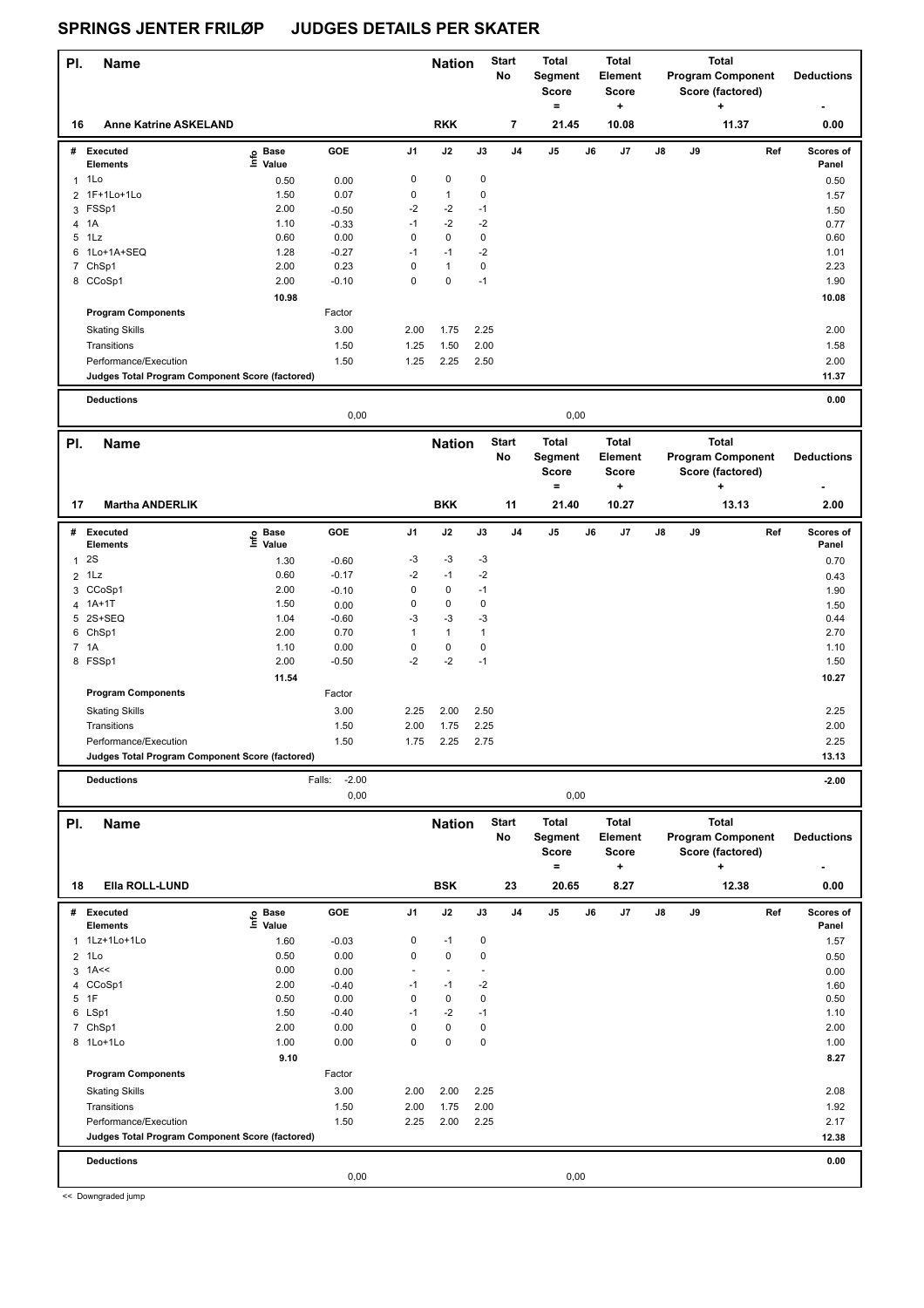| PI.          | <b>Name</b>                                     |                   |                   |                     | <b>Nation</b>     |              | <b>Start</b><br>No | <b>Total</b><br>Segment<br>Score |    | <b>Total</b><br><b>Element</b><br><b>Score</b> |    |    | <b>Total</b><br><b>Program Component</b><br>Score (factored) | <b>Deductions</b>         |  |
|--------------|-------------------------------------------------|-------------------|-------------------|---------------------|-------------------|--------------|--------------------|----------------------------------|----|------------------------------------------------|----|----|--------------------------------------------------------------|---------------------------|--|
|              |                                                 |                   |                   |                     |                   |              |                    | $\qquad \qquad =$                |    | $\ddot{}$                                      |    |    | ۰.                                                           |                           |  |
| 19           | <b>Mie KLEVEN</b>                               |                   |                   |                     | <b>TSK</b>        |              | 22                 | 20.44                            |    | 8.30                                           |    |    | 12.14                                                        | 0.00                      |  |
|              | # Executed<br><b>Elements</b>                   | e Base<br>E Value | GOE               | J1                  | J2                | J3           | J4                 | J5                               | J6 | J7                                             | J8 | J9 |                                                              | Ref<br>Scores of<br>Panel |  |
| $\mathbf{1}$ | 1A                                              | 1.10              | 0.07              | $\mathbf{1}$        | $\pmb{0}$         | 0            |                    |                                  |    |                                                |    |    |                                                              | 1.17                      |  |
|              | 2 LSp1                                          | 1.50              | $-0.50$           | $-2$                | $-2$              | $-1$         |                    |                                  |    |                                                |    |    |                                                              | 1.00                      |  |
| 3            | ChSp1                                           | 2.00              | 0.23              | $\pmb{0}$           | $\mathbf{1}$      | 0            |                    |                                  |    |                                                |    |    |                                                              | 2.23                      |  |
|              | 4 2 S                                           | 1.30              | $-0.53$           | $-2$                | $-3$              | $-3$         |                    |                                  |    |                                                |    |    |                                                              | 0.77                      |  |
| 5            | 1F+T+1Lo                                        | 1.00              | $-0.07$           | $\mathbf 0$         | $-1$              | $-1$         |                    |                                  |    |                                                |    |    |                                                              | 0.93                      |  |
|              | 6 1Lz                                           | 0.60              | 0.00              | $\mathbf 0$         | $\pmb{0}$         | 0            |                    |                                  |    |                                                |    |    |                                                              | 0.60                      |  |
|              | 7 1A+1Lo                                        | 1.60              | 0.00              | $\pmb{0}$           | $\pmb{0}$         | 0            |                    |                                  |    |                                                |    |    |                                                              | 1.60                      |  |
|              | 8 ccosp0                                        | 0.00              | 0.00              |                     | ä,                | ÷,           |                    |                                  |    |                                                |    |    |                                                              | 0.00                      |  |
|              |                                                 | 9.10              |                   |                     |                   |              |                    |                                  |    |                                                |    |    |                                                              | 8.30                      |  |
|              | <b>Program Components</b>                       |                   | Factor            |                     |                   |              |                    |                                  |    |                                                |    |    |                                                              |                           |  |
|              | <b>Skating Skills</b>                           |                   | 3.00              | 2.00                | 2.25              | 2.25         |                    |                                  |    |                                                |    |    |                                                              | 2.17                      |  |
|              | Transitions                                     |                   | 1.50              | 1.75                | 1.75              | 1.75         |                    |                                  |    |                                                |    |    |                                                              | 1.75                      |  |
|              | Performance/Execution                           |                   | 1.50              | 2.00                | 2.00              | 2.00         |                    |                                  |    |                                                |    |    |                                                              | 2.00                      |  |
|              | Judges Total Program Component Score (factored) |                   |                   |                     |                   |              |                    |                                  |    |                                                |    |    |                                                              | 12.14                     |  |
|              | <b>Deductions</b>                               |                   |                   |                     |                   |              |                    |                                  |    |                                                |    |    |                                                              | 0.00                      |  |
|              |                                                 |                   | 0,00              |                     |                   |              |                    | 0,00                             |    |                                                |    |    |                                                              |                           |  |
| PI.          | <b>Name</b>                                     |                   |                   |                     | <b>Nation</b>     |              | <b>Start</b>       | <b>Total</b>                     |    | <b>Total</b>                                   |    |    | <b>Total</b>                                                 |                           |  |
|              |                                                 |                   |                   |                     |                   |              | No                 | Segment                          |    | Element                                        |    |    | <b>Program Component</b>                                     | <b>Deductions</b>         |  |
|              |                                                 |                   |                   |                     |                   |              |                    | <b>Score</b>                     |    | <b>Score</b>                                   |    |    | Score (factored)                                             |                           |  |
|              |                                                 |                   |                   |                     |                   |              |                    | $=$                              |    | ÷                                              |    |    | ٠                                                            |                           |  |
| 20           | Kamilla HAGA SOLEM                              |                   |                   |                     | <b>BSK</b>        |              | 3                  | 19.56                            |    | 10.93                                          |    |    | 10.63                                                        | 2.00                      |  |
| #            | <b>Executed</b>                                 |                   | GOE               | J1                  | J2                | J3           | J4                 | J5                               | J6 | J7                                             | J8 | J9 |                                                              | Ref<br>Scores of          |  |
|              | <b>Elements</b>                                 | e Base<br>⊑ Value |                   |                     |                   |              |                    |                                  |    |                                                |    |    |                                                              | Panel                     |  |
|              | $1$ 1F                                          | 0.50              | 0.00              | $\pmb{0}$           | 0                 | 0            |                    |                                  |    |                                                |    |    |                                                              | 0.50                      |  |
|              | 2 FCSp1                                         | 1.90              | $-0.40$           | $-1$                | $-2$              | $-1$         |                    |                                  |    |                                                |    |    |                                                              | 1.50                      |  |
| 3            | 1A                                              | 1.10              | $-0.60$           | $-3$                | $-3$              | $-3$         |                    |                                  |    |                                                |    |    |                                                              | 0.50                      |  |
|              | 4 2S                                            | 1.30              | $-0.60$           | -3                  | $-3$              | $-3$         |                    |                                  |    |                                                |    |    |                                                              | 0.70                      |  |
| 5            | $1A+1T$                                         | 1.50              | 0.00              | $\mathbf 0$         | $\pmb{0}$         | 0            |                    |                                  |    |                                                |    |    |                                                              | 1.50                      |  |
|              | 6 2S+T+1Lo                                      | 1.80              | $-0.27$           | $-1$                | $-1$              | $-2$         |                    |                                  |    |                                                |    |    |                                                              | 1.53                      |  |
|              | 7 CCoSp1                                        | 2.00              | 0.23              | $\mathbf{1}$        | $\mathbf{1}$      | $-1$         |                    |                                  |    |                                                |    |    |                                                              | 2.23                      |  |
|              | 8 ChSp1                                         | 2.00              | 0.47              | $\mathbf{1}$        | $\pmb{0}$         | $\mathbf{1}$ |                    |                                  |    |                                                |    |    |                                                              | 2.47                      |  |
|              |                                                 | 12.10             |                   |                     |                   |              |                    |                                  |    |                                                |    |    |                                                              | 10.93                     |  |
|              | <b>Program Components</b>                       |                   | Factor            |                     |                   |              |                    |                                  |    |                                                |    |    |                                                              |                           |  |
|              | <b>Skating Skills</b>                           |                   | 3.00              | 1.75                | 1.75              | 1.75         |                    |                                  |    |                                                |    |    |                                                              | 1.75                      |  |
|              | Transitions                                     |                   | 1.50              | 2.25                | 1.25              | 2.00         |                    |                                  |    |                                                |    |    |                                                              | 1.83                      |  |
|              | Performance/Execution                           |                   | 1.50              | 2.00                | 1.50              | 1.75         |                    |                                  |    |                                                |    |    |                                                              | 1.75                      |  |
|              | Judges Total Program Component Score (factored) |                   |                   |                     |                   |              |                    |                                  |    |                                                |    |    |                                                              | 10.63                     |  |
|              | <b>Deductions</b>                               |                   | $-2.00$<br>Falls: |                     |                   |              |                    |                                  |    |                                                |    |    |                                                              | $-2.00$                   |  |
|              |                                                 |                   | 0,00              |                     |                   |              |                    | 0,00                             |    |                                                |    |    |                                                              |                           |  |
| PI.          | <b>Name</b>                                     |                   |                   |                     | <b>Nation</b>     |              | <b>Start</b>       | <b>Total</b>                     |    | <b>Total</b>                                   |    |    | <b>Total</b>                                                 |                           |  |
|              |                                                 |                   |                   |                     |                   |              | No                 | Segment                          |    | Element                                        |    |    | <b>Program Component</b>                                     | <b>Deductions</b>         |  |
|              |                                                 |                   |                   |                     |                   |              |                    | Score                            |    | <b>Score</b>                                   |    |    | Score (factored)                                             |                           |  |
|              |                                                 |                   |                   |                     |                   |              |                    | $=$                              |    | ÷                                              |    |    | +                                                            |                           |  |
| 21           | <b>Helene THORIN</b>                            |                   |                   |                     | <b>OSK</b>        |              | $\mathbf{2}$       | 19.33                            |    | 10.33                                          |    |    | 10.00                                                        | 1.00                      |  |
|              | # Executed                                      |                   | GOE               | J1                  | J2                | J3           | J4                 | J5                               | J6 | J7                                             | J8 | J9 |                                                              | Ref<br>Scores of          |  |
|              | Elements                                        | e Base<br>⊑ Value |                   |                     |                   |              |                    |                                  |    |                                                |    |    |                                                              | Panel                     |  |
|              | $1.1A+1T$                                       | 1.50              | 0.00              | 0                   | 0                 | 0            |                    |                                  |    |                                                |    |    |                                                              | 1.50                      |  |
|              | 2 CCoSp1                                        | 2.00              | 0.17              | $\pmb{0}$           | $\mathbf{1}$      | 0            |                    |                                  |    |                                                |    |    |                                                              | 2.17                      |  |
|              | 3 1Lz+1Lo+1T                                    | 1.50<br>e         | $-0.17$           | $-1$                | $-2$              | $-2$         |                    |                                  |    |                                                |    |    |                                                              | 1.33                      |  |
| 4            | 2S                                              | 1.30              | $-0.60$           | -3                  | $-3$              | -3           |                    |                                  |    |                                                |    |    |                                                              | 0.70                      |  |
|              | 5 ChSt1                                         | 2.00              | $-0.17$           | $\mathbf 0$         | $\pmb{0}$         | $-1$         |                    |                                  |    |                                                |    |    |                                                              | 1.83                      |  |
| 6            | 1A                                              | 1.10              | 0.00              | $\mathbf 0$         | $\pmb{0}$         | 0            |                    |                                  |    |                                                |    |    |                                                              | 1.10                      |  |
|              | 7 1F                                            | 0.50<br>1.50      | 0.00              | $\mathbf 0$<br>$-1$ | $\pmb{0}$<br>$-1$ | 0<br>$-1$    |                    |                                  |    |                                                |    |    |                                                              | 0.50                      |  |
|              | 8 LSp1                                          | 11.40             | $-0.30$           |                     |                   |              |                    |                                  |    |                                                |    |    |                                                              | 1.20<br>10.33             |  |
|              | <b>Program Components</b>                       |                   | Factor            |                     |                   |              |                    |                                  |    |                                                |    |    |                                                              |                           |  |
|              | <b>Skating Skills</b>                           |                   | 3.00              | 2.00                | 1.75              | 1.75         |                    |                                  |    |                                                |    |    |                                                              | 1.83                      |  |
|              | Transitions                                     |                   | 1.50              | 1.25                | 1.50              | 1.25         |                    |                                  |    |                                                |    |    |                                                              | 1.33                      |  |
|              | Performance/Execution                           |                   | 1.50              | 1.75                | 1.75              | 1.50         |                    |                                  |    |                                                |    |    |                                                              | 1.67                      |  |
|              | Judges Total Program Component Score (factored) |                   |                   |                     |                   |              |                    |                                  |    |                                                |    |    |                                                              | 10.00                     |  |
|              |                                                 |                   |                   |                     |                   |              |                    |                                  |    |                                                |    |    |                                                              |                           |  |

**Deductions** Falls: -1.00 **-1.00** 0,00 0,00

e Jump take off with wrong edge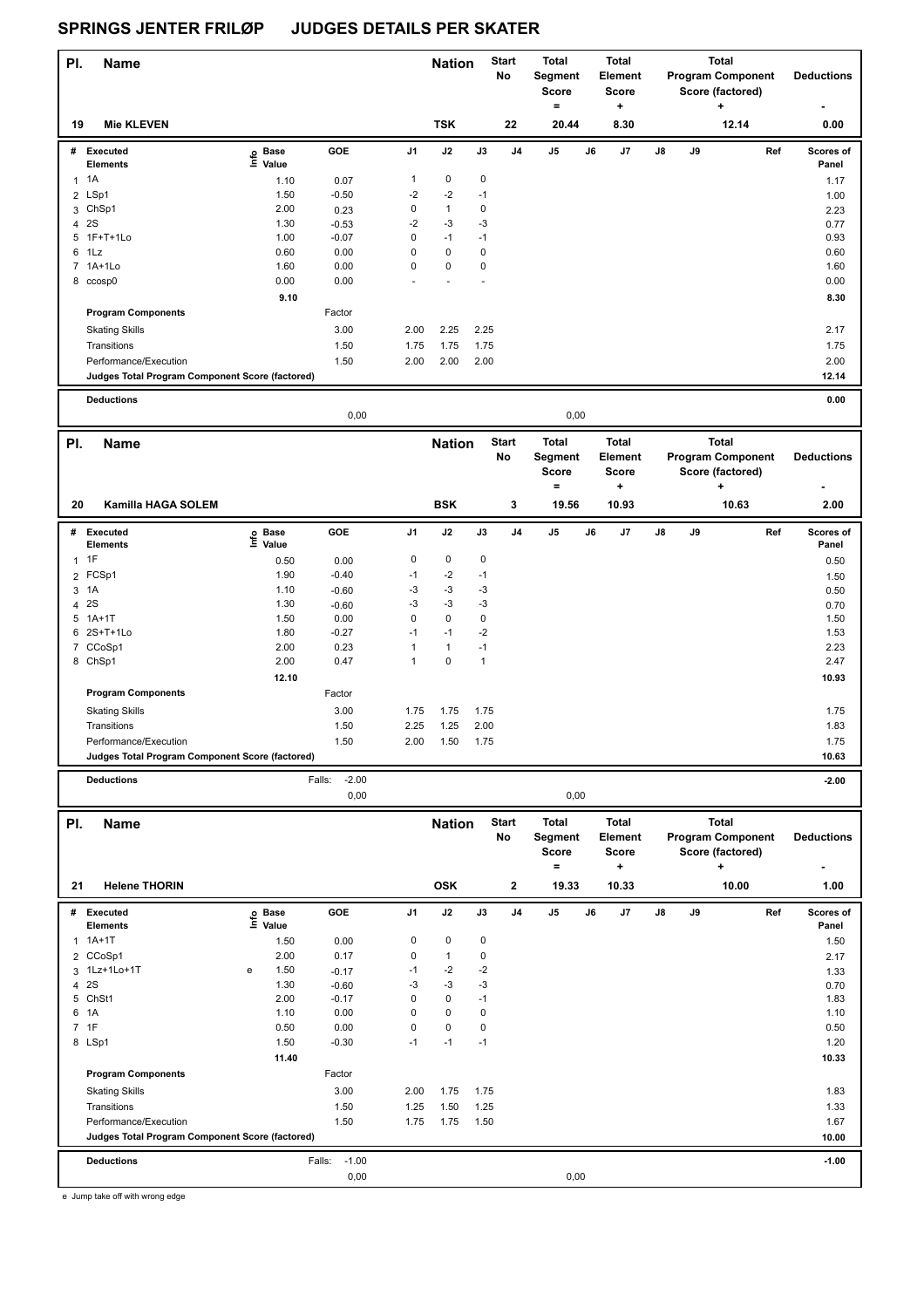| PI. | <b>Name</b>                                     |                            |                   |                | <b>Nation</b> |      | <b>Start</b><br>No | Total<br>Segment<br><b>Score</b><br>= |    | <b>Total</b><br>Element<br><b>Score</b><br>٠ |    |    | <b>Total</b><br><b>Program Component</b><br>Score (factored)<br>٠ | <b>Deductions</b><br>٠ |
|-----|-------------------------------------------------|----------------------------|-------------------|----------------|---------------|------|--------------------|---------------------------------------|----|----------------------------------------------|----|----|-------------------------------------------------------------------|------------------------|
| 22  | <b>Solveig STEFANSDOTTIR</b>                    |                            |                   |                | <b>BKK</b>    |      | 1                  | 18.27                                 |    | 10.03                                        |    |    | 9.24                                                              | 1.00                   |
| #   | Executed<br><b>Elements</b>                     | <b>Base</b><br>١m<br>Value | GOE               | J <sub>1</sub> | J2            | J3   | J <sub>4</sub>     | J <sub>5</sub>                        | J6 | J <sub>7</sub>                               | J8 | J9 | Ref                                                               | Scores of<br>Panel     |
| 1   | 1A                                              | 1.10                       | 0.00              | 0              | 0             | 0    |                    |                                       |    |                                              |    |    |                                                                   | 1.10                   |
|     | 2 2S+T+1Lo                                      | 1.80                       | $-0.27$           | $-2$           | $-1$          | $-1$ |                    |                                       |    |                                              |    |    |                                                                   | 1.53                   |
|     | 3 1A+T                                          | 1.10                       | 0.00              | 0              | 0             | 0    |                    |                                       |    |                                              |    |    |                                                                   | 1.10                   |
|     | 4 LSp1                                          | 1.50                       | $-0.60$           | $-2$           | $-2$          | $-2$ |                    |                                       |    |                                              |    |    |                                                                   | 0.90                   |
| 5   | 2F                                              | 1.80                       | $-0.90$           | $-3$           | $-3$          | $-3$ |                    |                                       |    |                                              |    |    |                                                                   | 0.90                   |
|     | 6 ChSp1                                         | 2.00                       | 0.00              | 0              | 0             | 0    |                    |                                       |    |                                              |    |    |                                                                   | 2.00                   |
|     | $7$ 1 Lz                                        | 0.60                       | 0.00              | $\mathbf 0$    | 0             | 0    |                    |                                       |    |                                              |    |    |                                                                   | 0.60                   |
|     | 8 CCoSp1                                        | 2.00                       | $-0.10$           | $-1$           | $\mathbf 0$   | 0    |                    |                                       |    |                                              |    |    |                                                                   | 1.90                   |
|     |                                                 | 11.90                      |                   |                |               |      |                    |                                       |    |                                              |    |    |                                                                   | 10.03                  |
|     | <b>Program Components</b>                       |                            | Factor            |                |               |      |                    |                                       |    |                                              |    |    |                                                                   |                        |
|     | <b>Skating Skills</b>                           |                            | 3.00              | 1.50           | 1.50          | 1.75 |                    |                                       |    |                                              |    |    |                                                                   | 1.58                   |
|     | Transitions                                     |                            | 1.50              | 1.50           | 1.25          | 1.50 |                    |                                       |    |                                              |    |    |                                                                   | 1.42                   |
|     | Performance/Execution                           |                            | 1.50              | 1.75           | 1.50          | 1.50 |                    |                                       |    |                                              |    |    |                                                                   | 1.58                   |
|     | Judges Total Program Component Score (factored) |                            |                   |                |               |      |                    |                                       |    |                                              |    |    |                                                                   | 9.24                   |
|     | <b>Deductions</b>                               |                            | $-1.00$<br>Falls: |                |               |      |                    |                                       |    |                                              |    |    |                                                                   | $-1.00$                |

|              |                                                 |                   | 0,00    |                |                             |      |                          |                                                       | 0,00 |                                                      |                                                                            |    |  |                           |                           |
|--------------|-------------------------------------------------|-------------------|---------|----------------|-----------------------------|------|--------------------------|-------------------------------------------------------|------|------------------------------------------------------|----------------------------------------------------------------------------|----|--|---------------------------|---------------------------|
| PI.<br>23    | Name<br><b>Susanne ELY</b>                      |                   |         |                | <b>Nation</b><br><b>BSK</b> |      | <b>Start</b><br>No<br>24 | <b>Total</b><br>Segment<br><b>Score</b><br>٠<br>18.03 |      | <b>Total</b><br>Element<br><b>Score</b><br>÷<br>7.40 | <b>Total</b><br><b>Program Component</b><br>Score (factored)<br>٠<br>10.63 |    |  | <b>Deductions</b><br>0.00 |                           |
| #            | <b>Executed</b><br><b>Elements</b>              | e Base<br>⊑ Value | GOE     | J <sub>1</sub> | J2                          | J3   | J <sub>4</sub>           | J5                                                    | J6   | J7                                                   | J8                                                                         | J9 |  | Ref                       | <b>Scores of</b><br>Panel |
| $\mathbf{1}$ | 2S<<                                            | 0.40              | $-0.30$ | $-3$           | $-3$                        | $-3$ |                          |                                                       |      |                                                      |                                                                            |    |  |                           | 0.10                      |
|              | 2 LSp1                                          | 1.50              | $-0.20$ | $-1$           | $-1$                        | 0    |                          |                                                       |      |                                                      |                                                                            |    |  |                           | 1.30                      |
|              | 3 ChSp1                                         | 2.00              | 0.00    | 0              | $\mathbf 0$                 | 0    |                          |                                                       |      |                                                      |                                                                            |    |  |                           | 2.00                      |
|              | 4 1F+1Lo+1Lo                                    | 1.50              | 0.00    | 0              | $\Omega$                    | 0    |                          |                                                       |      |                                                      |                                                                            |    |  |                           | 1.50                      |
| $5^{\circ}$  | 1Lz                                             | 0.60              | $-0.03$ | 0              | $\mathbf 0$                 | $-1$ |                          |                                                       |      |                                                      |                                                                            |    |  |                           | 0.57                      |
| 6            | 1A                                              | 1.10              | $-0.07$ | 0              | $-1$                        | 0    |                          |                                                       |      |                                                      |                                                                            |    |  |                           | 1.03                      |
|              | 7 1S+1Lo                                        | 0.90              | 0.00    | 0              | $\mathbf 0$                 | 0    |                          |                                                       |      |                                                      |                                                                            |    |  |                           | 0.90                      |
|              | 8 CCoSp0                                        | 0.00              | 0.00    |                |                             |      |                          |                                                       |      |                                                      |                                                                            |    |  |                           | 0.00                      |
|              |                                                 | 8.00              |         |                |                             |      |                          |                                                       |      |                                                      |                                                                            |    |  |                           | 7.40                      |
|              | <b>Program Components</b>                       |                   | Factor  |                |                             |      |                          |                                                       |      |                                                      |                                                                            |    |  |                           |                           |
|              | <b>Skating Skills</b>                           |                   | 3.00    | 1.75           | 1.75                        | 1.75 |                          |                                                       |      |                                                      |                                                                            |    |  |                           | 1.75                      |
|              | Transitions                                     |                   | 1.50    | 1.75           | 2.00                        | 1.50 |                          |                                                       |      |                                                      |                                                                            |    |  |                           | 1.75                      |
|              | Performance/Execution                           |                   | 1.50    | 1.75           | 2.25                        | 1.50 |                          |                                                       |      |                                                      |                                                                            |    |  |                           | 1.83                      |
|              | Judges Total Program Component Score (factored) |                   |         |                |                             |      |                          |                                                       |      |                                                      |                                                                            |    |  |                           | 10.63                     |
|              | <b>Deductions</b>                               |                   |         |                |                             |      |                          |                                                       |      |                                                      |                                                                            |    |  |                           | 0.00                      |
|              |                                                 |                   | 0,00    |                |                             |      |                          |                                                       | 0,00 |                                                      |                                                                            |    |  |                           |                           |

| PI.            | <b>Name</b>                                     |                   |                   | <b>Nation</b>  |             | <b>Start</b><br>No       | <b>Total</b><br>Segment<br><b>Score</b><br>۰ |       | Total<br>Element<br><b>Score</b><br>÷ |      |    | <b>Total</b><br><b>Program Component</b><br>Score (factored)<br>÷ | <b>Deductions</b> |                    |
|----------------|-------------------------------------------------|-------------------|-------------------|----------------|-------------|--------------------------|----------------------------------------------|-------|---------------------------------------|------|----|-------------------------------------------------------------------|-------------------|--------------------|
| 24             | <b>Cecilie BOLSTAD-LARSEN</b>                   |                   |                   |                | LIL         |                          | 20                                           | 15.93 |                                       | 6.80 |    |                                                                   | 10.13             | 1.00               |
| #              | Executed<br><b>Elements</b>                     | e Base<br>⊆ Value | GOE               | J <sub>1</sub> | J2          | J3                       | J <sub>4</sub>                               | J5    | J6                                    | J7   | J8 | J9                                                                | Ref               | Scores of<br>Panel |
| 1              | FUSp1                                           | 1.70              | $-0.50$           | $-1$           | $-2$        | $-2$                     |                                              |       |                                       |      |    |                                                                   |                   | 1.20               |
| $\overline{2}$ | $1A+T$                                          | 1.10              | $-0.33$           | $-2$           | $-2$        | $-1$                     |                                              |       |                                       |      |    |                                                                   |                   | 0.77               |
| 3              | 2S<                                             | 0.90              | $-0.60$           | $-3$           | $-3$        | -3                       |                                              |       |                                       |      |    |                                                                   |                   | 0.30               |
| 4              | 1A                                              | 1.10              | $-0.07$           | $-1$           | $\mathbf 0$ | 0                        |                                              |       |                                       |      |    |                                                                   |                   | 1.03               |
| 5              | ChSp1                                           | 2.00              | 0.00              | 0              | $\mathbf 0$ | 0                        |                                              |       |                                       |      |    |                                                                   |                   | 2.00               |
| 6              | 1Lz+1Lo+Lo                                      | 1.10              | $-0.10$           | $-1$           | $-1$        | $-1$                     |                                              |       |                                       |      |    |                                                                   |                   | 1.00               |
|                | 7 1F                                            | 0.50              | 0.00              | 0              | $\pmb{0}$   | 0                        |                                              |       |                                       |      |    |                                                                   |                   | 0.50               |
|                | 8 CCoSp0                                        | 0.00              | 0.00              | ٠              |             | $\overline{\phantom{a}}$ |                                              |       |                                       |      |    |                                                                   |                   | 0.00               |
|                |                                                 | 8.40              |                   |                |             |                          |                                              |       |                                       |      |    |                                                                   |                   | 6.80               |
|                | <b>Program Components</b>                       |                   | Factor            |                |             |                          |                                              |       |                                       |      |    |                                                                   |                   |                    |
|                | <b>Skating Skills</b>                           |                   | 3.00              | 1.25           | 1.75        | 2.25                     |                                              |       |                                       |      |    |                                                                   |                   | 1.75               |
|                | Transitions                                     |                   | 1.50              | 1.00           | 1.50        | 2.00                     |                                              |       |                                       |      |    |                                                                   |                   | 1.50               |
|                | Performance/Execution                           |                   | 1.50              | 1.25           | 2.00        | 2.00                     |                                              |       |                                       |      |    |                                                                   |                   | 1.75               |
|                | Judges Total Program Component Score (factored) |                   |                   |                |             |                          |                                              |       |                                       |      |    |                                                                   |                   | 10.13              |
|                | <b>Deductions</b>                               |                   | $-1.00$<br>Falls: |                |             |                          |                                              |       |                                       |      |    |                                                                   |                   | $-1.00$            |
|                |                                                 |                   | 0,00              |                |             |                          |                                              | 0,00  |                                       |      |    |                                                                   |                   |                    |

< Under-rotated jump